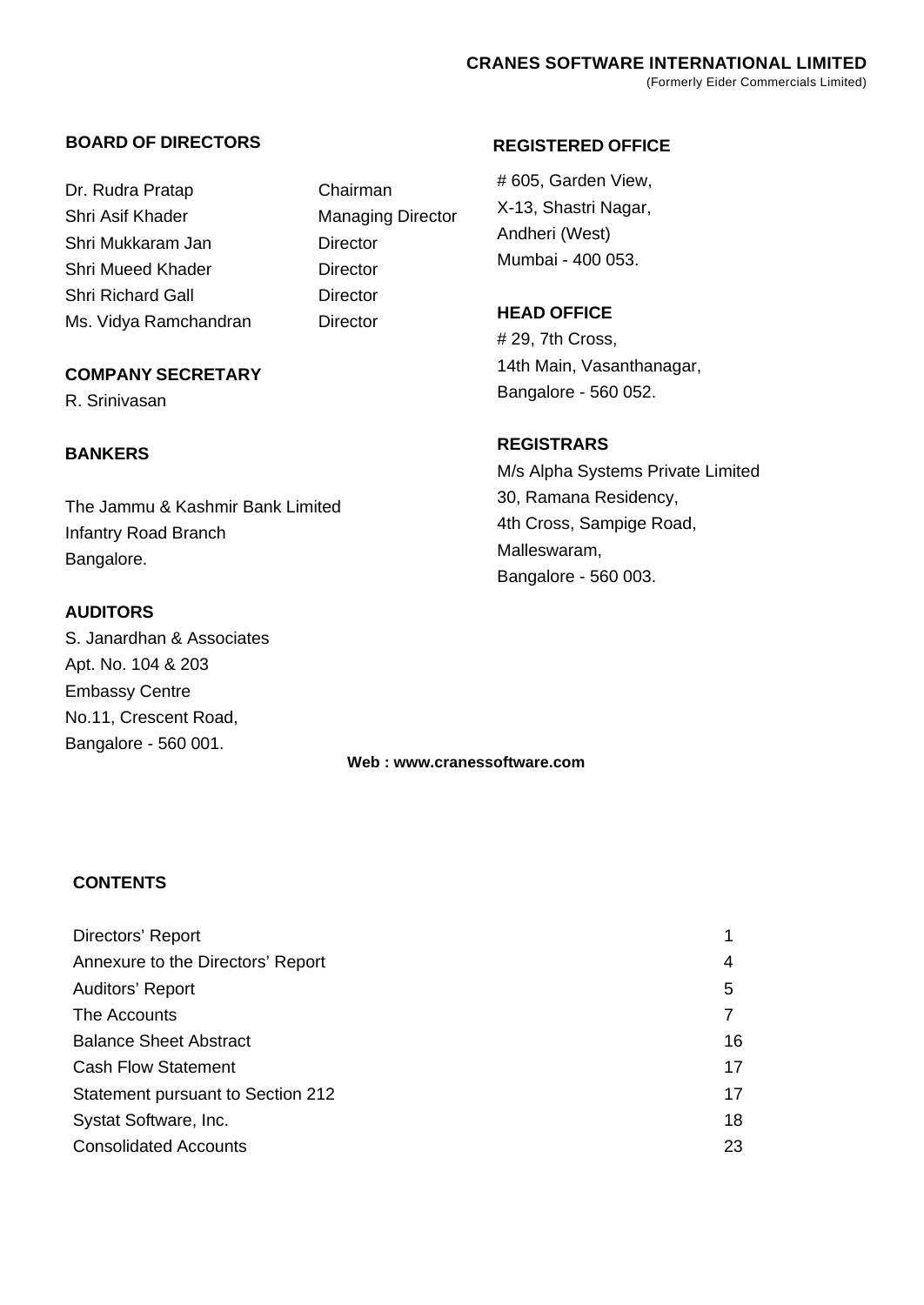(Formerly Eider Commercials Limited)

#### **DIRECTORS' REPORT**

To The members,

Your Directors have pleasure in presenting the Seventeenth Annual Report together with Audited Accounts of the Company for the year ended 31st March 2002.

#### **FINANCIAL RESULTS:**

|                         |                      | Rs. In Lacs          |
|-------------------------|----------------------|----------------------|
| <b>Particulars</b>      | Year ended 31.3.2002 | Year ended 31.3.2001 |
|                         |                      |                      |
| <b>Total Revenues</b>   | 3274.69              | 602.40               |
| Profit Before Tax       | 1127.45              | 9.21                 |
| Provision for Tax       | 109.20               | 2.41                 |
| <b>Profit After Tax</b> | 1018.25              | 6.80                 |

The Scheme of amalgamation of Eider Commercials Limited (ECL) and Cranes Software International Limited (CSIL) was approved by the Hon'ble High Court of Mumbai and Karnataka with effect from 1<sup>st</sup> October 2000, the appointed date. The break up of income given effect to in the profit and loss account for the year ended 31<sup>st</sup> March 2002 is stated below. Rs. In Lacs

| <b>Particulars</b>       | Details of erstwhile CSIL<br>for the period from<br>1.10.2000 to 31.3.2001 | Details of erstwhile CSIL<br>for the period from<br>1.4.2001 to 31.3.2002 | Details of ECL for the period<br>from 1.4.2001 to 31.3.2002 | Total    |
|--------------------------|----------------------------------------------------------------------------|---------------------------------------------------------------------------|-------------------------------------------------------------|----------|
| Revenues                 | 955.08                                                                     | 2,319.08                                                                  | 0.53                                                        | 3,274.69 |
| Expenditure              | 660.67                                                                     | 1,486.16                                                                  | 0.41                                                        | 2.147.24 |
| <b>Profit Before Tax</b> | 294.41                                                                     | 832.92                                                                    | 0.12                                                        | 1.127.45 |

In view of the aforesaid amalgamation w.e.f. 1<sup>st</sup> October 2000, the figures for the current year are not comparable to those of the previous year.

## **REVIEW OF OPERATIONS AND BUSINESS PROSPECTS:**

Your Company has maintained satisfactory progress during the year. Your company management is continuously progressing in market penetration both in national and international markets.

The Company's sales performance in MATLAB products to software industries, educational institutions/sectors and financial segments is increasing consistently. The MATLAB family of products has increased due to addition of several toolboxes into new markets like test & measurement, data acquisition and embedded systems. There is a moderate increase in the sales of products of dSPACE & VERTEL.

dSPACE is used for control engineering applications for rapid control prototype and hardware in the loop simultion. Its been popularly used in development of controls in the areas of automotive, locomotive, avionics, robotics, industrial controls, etc.

The company has entered into an agreement with Metaware, Inc. for distributing their products. Metaware has products such as compilers and debuggers for embedded processors. Further it provides complete suit for embedded developments.

Embedded software is one of the emerging markets in India. Towards this scenario, the sales of Nucleus, a Real Time Operating System used in the embedded application, has increased during the previous year.

Further your company has ventured into a business alliance with Advent, Inc. as their distributor and system integrator. Advent has world recognized array of products for end to end networking management solution. Further the arrangement was made with Radioscape Ltd., UK to distribute RadioLab 3G in India. It is a layer one system level design tool set for designing third generation hand set and base stations.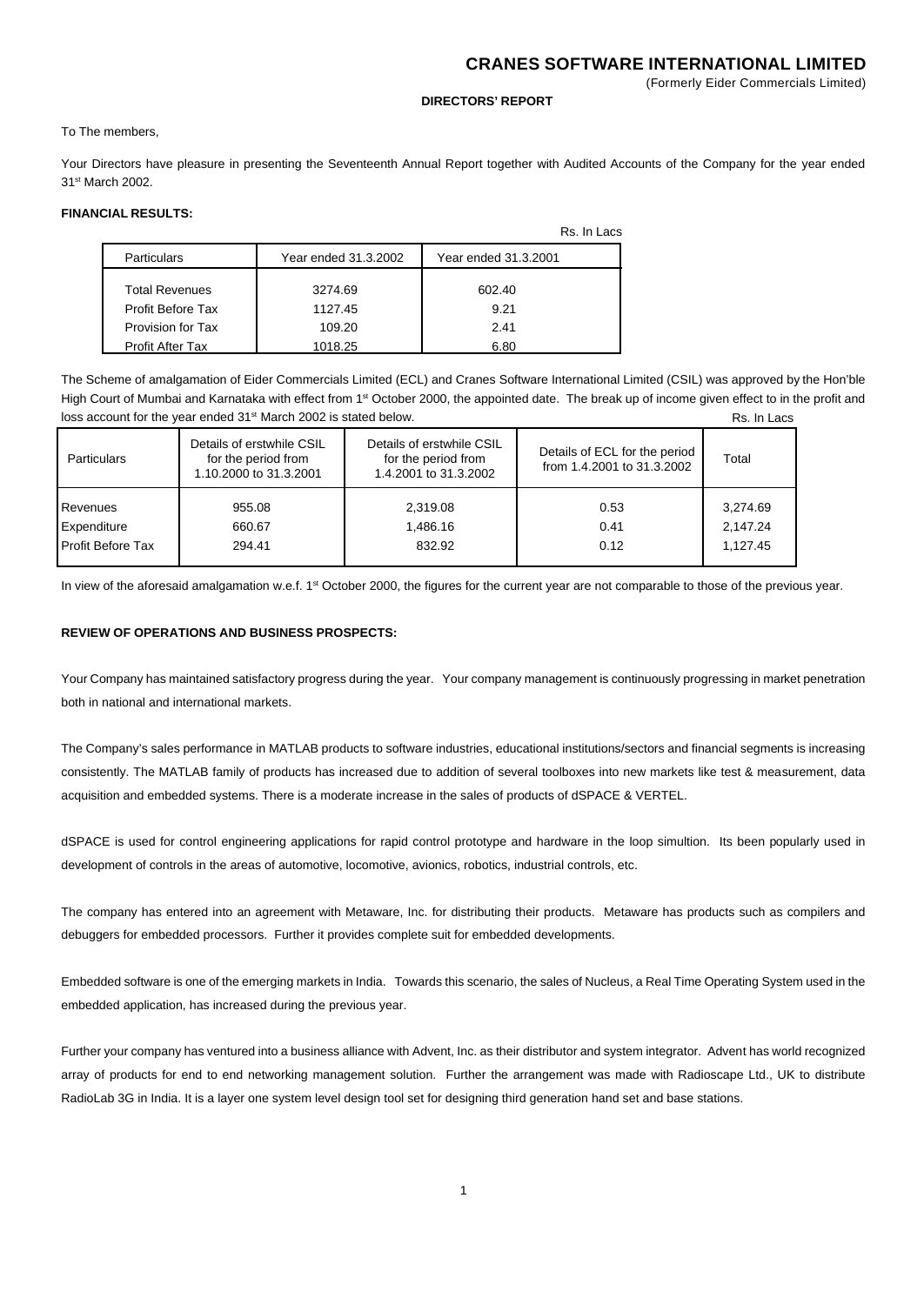(Formerly Eider Commercials Limited)

The Training division of your company, Cranes Varsity has excelled in training students and officials of Various Corporates, Educational & Research Institutes and Public Sector Units, etc. in the areas of Digital Signal Processing (DSP), Real Time Operating System (RTOS), Mathematical Modeling & Simulation (MM&S) and Telecommunications. The training division is well equipped with latest software and hardware tools required for training. Your company was appointed as the Sole Authorised Representative of Texas Instruments DSP University Program in India. Over 50 TI DSP labs were set up in different colleges all over India during the previous financial year. Under this program a seminar conducted on "Careers in DSP & RTOS" at IISc., Bangalore, for the benefit of engineering college students was a huge success with participations from various engineering colleges all over Karnataka.

The Services and Solutions Division (SSD) of your Company has offered solutions to major corporates in India and abroad in the areas of Mathematical Modeling & Simulation and Software Development . This division's accomplishments are into two areas – services and product development. Services cover projects which have been carried out for customers and products cover Cranes in-house developed software/hardware for commercial purposes.

The Board of Directors is doing all it can, despite the recessionary conditions. It is looking at various opportunities for improving current year performance. The Company is strengthening its technical/ marketing team and other resources and the Board expects the current year performance to be an improvement over the previous year.

#### **CHANGE IN THE NAME AND OBJECTS OF THE COMPANY**

The name of your Company has been changed to Cranes Software International Limited and to this effect fresh certificate of incorporation consequent on change of name has been obtained from The Registrar of Companies, Maharashtra, Mumbai. Further The Registrar has issued the certificate of Registration for alteration of Objects Clause of the Company.

#### **DIVIDEND:**

With a view to conserve funds, the Board has not recommended any dividend on equity shares for the year under review. A fixed dividend of 12% on Preference Shares of Rs.2,00,00,000/- payable for the year ended March 31, 2002 to The Jammu & Kashmir Bank Limited, as per the terms of issue of preference shares has been declared and paid by the Board of erstwhile CSIL, and the members may take note of the payment of preference dividend.

#### **SUBSIDIARY COMPANY ACCOUNTS:**

The audited statement of accounts for the year ended 31<sup>st</sup> March 2002 of the subsidiary Companies and other documents, are attached along with the Balance Sheet of the Company.

#### **DIRECTORS:**

Ms Vidya Ramchandran, retires by rotation, and being eligible offers herself for re-appointment.

Mr Asif Khader, Mr Mukkaram Jan & Mr Mueed Khader were appointed as additional directors of the Company w.e.f. 30<sup>th</sup> April 2002. Mr Richard Gall was appointed as additional director of the Company w.e.f. 16<sup>th</sup> May 2002 and Dr Rudra Pratap was appointed as an additional director of the Company w.e.f. 21<sup>st</sup> June 2002.

The Company has received notice u/s 257 of the Act from members proposing candidature of all the above for the office of directors in the Company.

Mr Sudhir Goel and Mr Shailesh Daga had resigned from the Board w.e.f. 16th May 2002.

#### **AUDITORS:**

Pursuant to the scheme of amalgamation M/s S Janardhan & Associates were appointed as Statutory Auditors of the Company in place of M/s A J Baliya & Associates with effect from the effective date and they retire at the conclusion of the ensuing Annual General Meeting. The Board recommends them for re-appointment.

### **DEMATERIALISATION OF SHARES**

With a view to providing better investors service, the Company has admitted its equity shares in the depository system of "Central Depository Services (India) limited" (CDSL) and National Securities Depository Ltd (NSDL). The ISIN number allotted to the Company is "INE234B01015".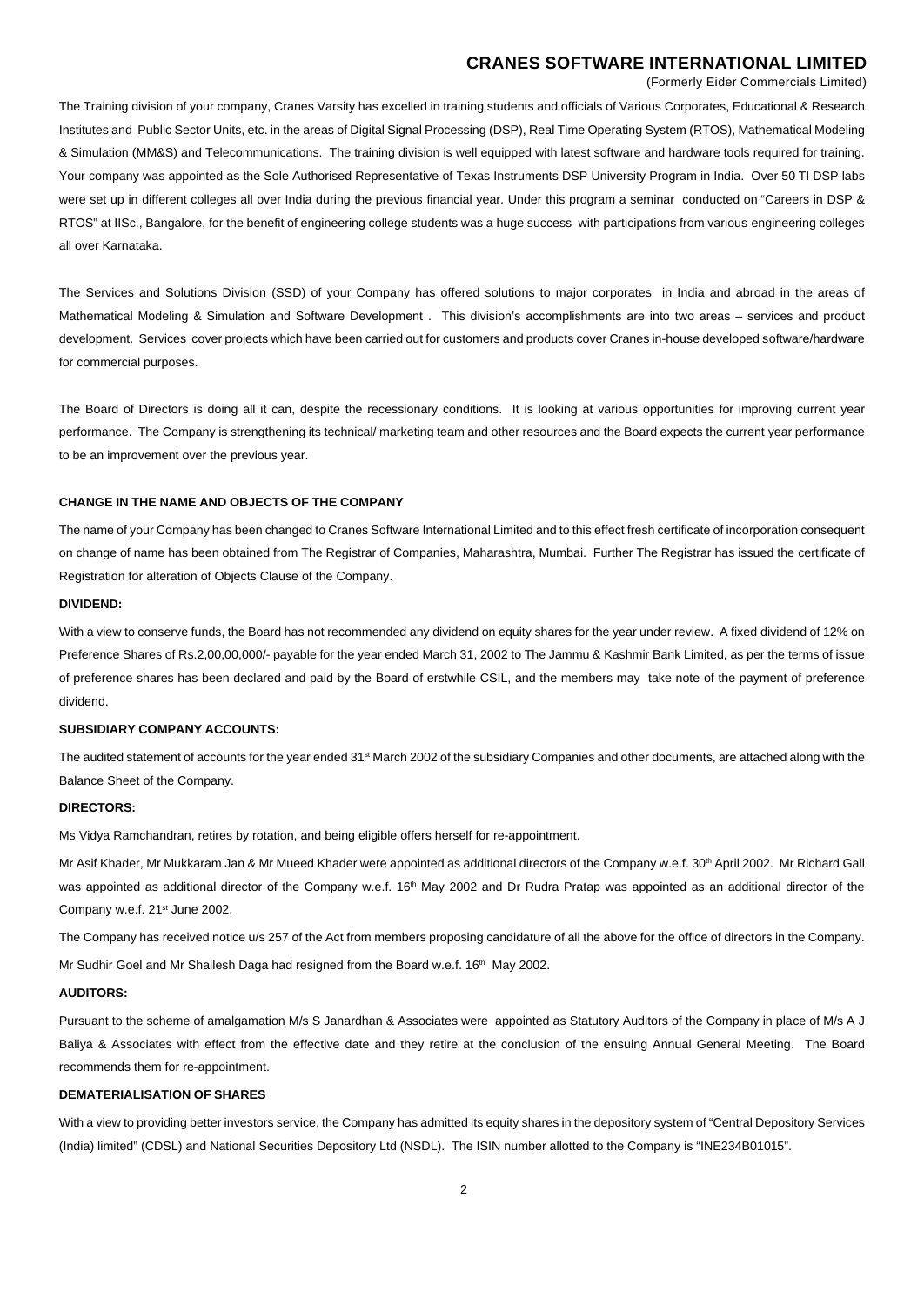(Formerly Eider Commercials Limited)

## **REGISTRAR & SHARE TRANSFER AGENT:**

Your Company has appointed M/s Alpha Systems Private Limited. Bangalore as its Registrar of the Company for providing share transfer as well as demat connectivity with NSDL and CDSL.

## **DEPOSITS:**

Your Company has not accepted any deposits from the public during the year.

#### **DIRECTORS' RESPONSIBILITY STATEMENT:**

It is hereby confirmed:

- (i) That the preparation of the accounts for the financial year ended  $31$ <sup>st</sup> March 2002, the applicable accounting standards have been followed along with proper explanation relating to material departures;
- (ii) That the Directors have selected such accounting policies and applied them consistently and made judgements and estimates that were reasonable and prudent so as to give a true and fair view of the state of affairs of the Company at the end of the financial year and of the profit of the Company for the year under review;
- (iii) That the Directors have taken proper and sufficient care for the maintenance of adequate accounting records in accordance with the provisions of the Companies Act, 1956 for safeguarding the assets of the Company and for preventing and detecting fraud and other irregularities;
- (iv) That the Directors have prepared the annual accounts for the financial year ended 31<sup>st</sup> March 2002 on a going concern basis.

#### **AUDIT COMMITTEE/CORPORATE GOVERNANCE:**

The Board of Directors have constituted an Audit Committee, comprising three directors viz. Mr Richard Gall, Dr Rudra Pratap and Mr Mueed Khader as per the requirements under Section 292A of the Companies Act, 1956.

Clause 40 of the Listing Agreement with the Stock Exchange dealing with Corporate Governance will be applicable to the Company with effect from the current financial year, i.e., 2002-03.

# **PARTICULARS REQUIRED TO BE DISCLOSED UNDER COMPANIES (DISCLOSURE OF PARTICULARS IN THE REPORT OF BOARD OF DIRECTORS) RULES, 1988**

The information required to be furnished on above is given in Annexure-I and forms part of this Report.

#### **PARTICULARS OF EMPLOYEES**

The particulars of employees required to be furnished, under Section 217(2A) of the Companies act, 1956 read with Companies (Particulars of Employees) Rules, 1975 is given in Annexure-II and forms part of this report.

## **ACKNOWLEDGEMENT**

Your Directors wish to thank the shareholders, customers, suppliers, bankers, the State Government and other Government and business agencies for their continued support during the year. Your directors also place on record their appreciation of the dedicated services of the employees at all levels who have enabled the Company to achieve consistent growth.

For and on behalf of the Board

**Dr Rudra Pratap**<br>Chairman

 $DATE : 28.06.2002$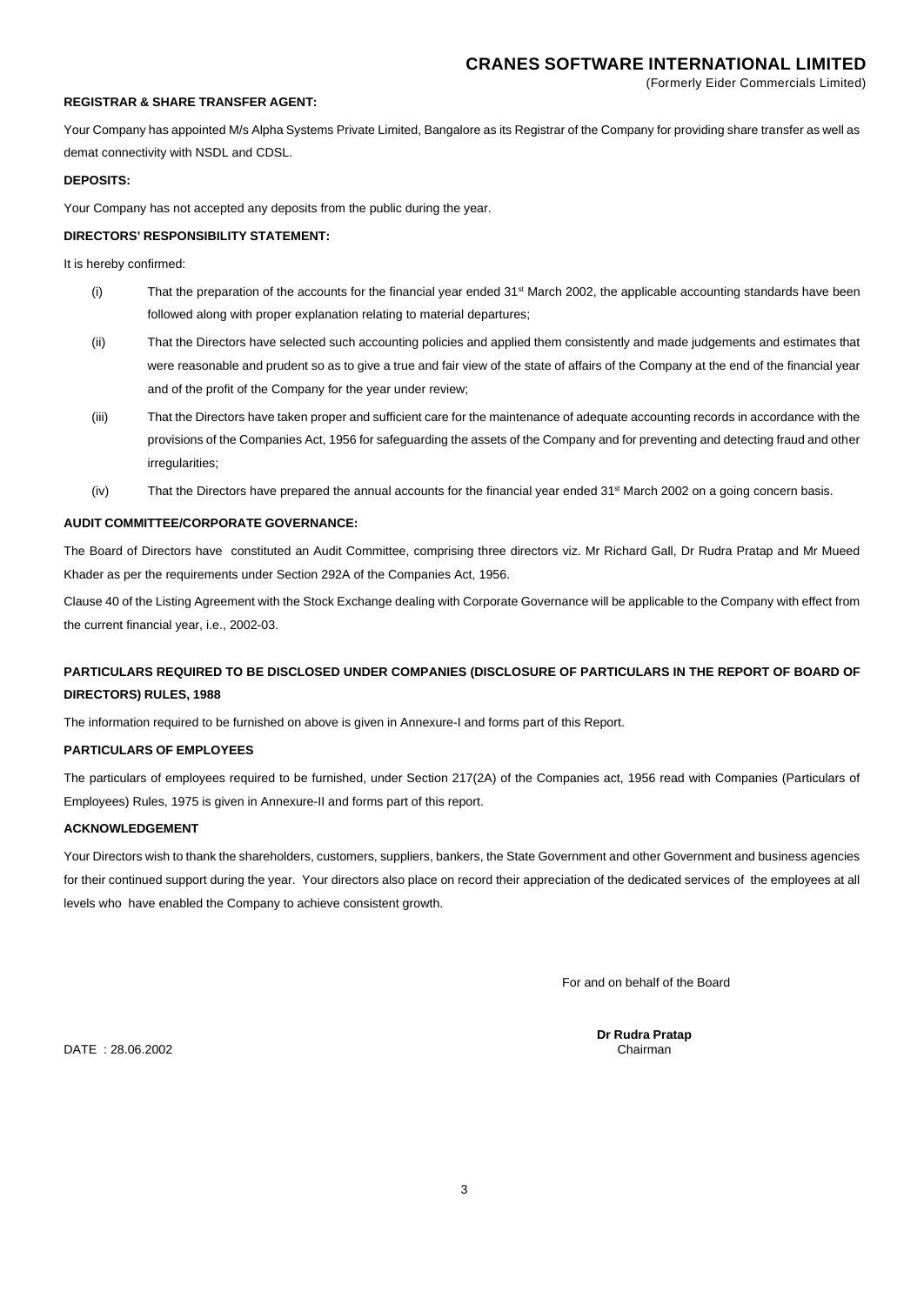#### **Annexure I to Directors Report**

#### **A. Disclosure of particulars with respect to conservation of energy**

Eventhough the operations of your Company are not energy-intensive, adequate measures have been taken to reduce energy consumption by using efficient equipment. As energy cost forms a very small part of total cost, the impact on cost is not material.

## **B. Disclosure of particulars with respect to Technology Absorption, Research and Development**

|    | <b>Research and Development (R&amp;D)</b>                                                                                                                              |                                                                                                                                                                                                                                                                                                                         |
|----|------------------------------------------------------------------------------------------------------------------------------------------------------------------------|-------------------------------------------------------------------------------------------------------------------------------------------------------------------------------------------------------------------------------------------------------------------------------------------------------------------------|
| 1. | Specific areas in which R&D is carried out<br>by the company                                                                                                           | The Company in association with the Centre for Sponsored Schemes and Projects<br>of Indian Institute of Science, Bangalore to build a Micro-Electro-Mechanical<br>Systems (MEMS) design and testing lab to design, simulate, build and test MEMS<br>technologies for commercial product development.                    |
| 2. | Benefits derived as a result of the above<br>R&D                                                                                                                       | The Lab will develop tools and technology for design and simulation as well as<br>testing design concepts.                                                                                                                                                                                                              |
| 3. | Future plan of action                                                                                                                                                  | The project is initially for a period of three years. However, it is the intention of<br>concerned parties to extend the project on mutually beneficial grounds after the<br>initial period of three years and work closely on research that leads to<br>commercial products.                                           |
| 4. | Expenditure on R&D<br>a) Capital<br>b) Recurring<br>c) Total<br>d) Total R&D expenditure as a percentage of<br>total turnover<br>Technology absorption, adaptation and | Rs.26,00,000/-<br>Rs.26,00,000/-<br>0.79%                                                                                                                                                                                                                                                                               |
|    | innovation                                                                                                                                                             |                                                                                                                                                                                                                                                                                                                         |
| 1. | Efforts, in brief, made towards technology<br>absorption, adaptation and innovation                                                                                    | MEMS sensor technology promises to span all aspects of current technological<br>areas such as communication, controls, biomedical applications, space<br>exploration, defence, environmental monitoring and manipulation, etc.                                                                                          |
| 2. | Benefits derived as a result of the above<br>efforts, e.g. product improvement, cost reduction,<br>product development, import substitution, etc.                      | The entire research work in MEMS technology development is basically<br>motivated by commercial applications. However, there is a lot of work required<br>before the designs of commercial products emerge.<br>The current proposal is aimed at facilitating the development work that precedes<br>product development. |
| 3. | In case of imported technology information<br>needs to be furnished                                                                                                    | <b>NA</b>                                                                                                                                                                                                                                                                                                               |

## **C. FOREIGN EXCHANGE EARNINGS AND OUTGO:**

During the year under review, the Company has incurred expenditure in foreign currency of Rs. 14,97,822/- (previous year : Nil) and the earnings in foreign exchange is Rs. 1,00,47,600/- (previous year : Nil).

## **Annexure II to Directors Report**

Particulars as required under Section 217 (2A) of the Companies Act, 1956 and the Rules framed thereunder:

| Name of the<br>Employee<br>Age Yrs.             | Designation                                 | <b>Total Remuneration</b><br>(Rs.) | Date of<br>commencement of<br>employment | Qualification | Total Experience | Last post held<br>& Designation                                   |
|-------------------------------------------------|---------------------------------------------|------------------------------------|------------------------------------------|---------------|------------------|-------------------------------------------------------------------|
| Mr Syed Aarif Hashmi<br>38 yrs<br>Mr K S Suresh | Sr. Vice<br>President<br>Vice President $-$ | 15,27,871/-                        | 15.09.2000                               | BE.           | 13 years         | L& T Information<br>Technology Limited<br><b>Regional Manager</b> |
| 34 years                                        | Services & Solutions                        | $3.90.490/-$ *                     | 08.09.2000                               | BE.           | 12 years         | Digital Equipment India<br>Limited<br><b>Practise Manager</b>     |

Notes:

Remuneration includes Salary and taxable value of allowances/perquisites.

\* Remuneration for the part of the period.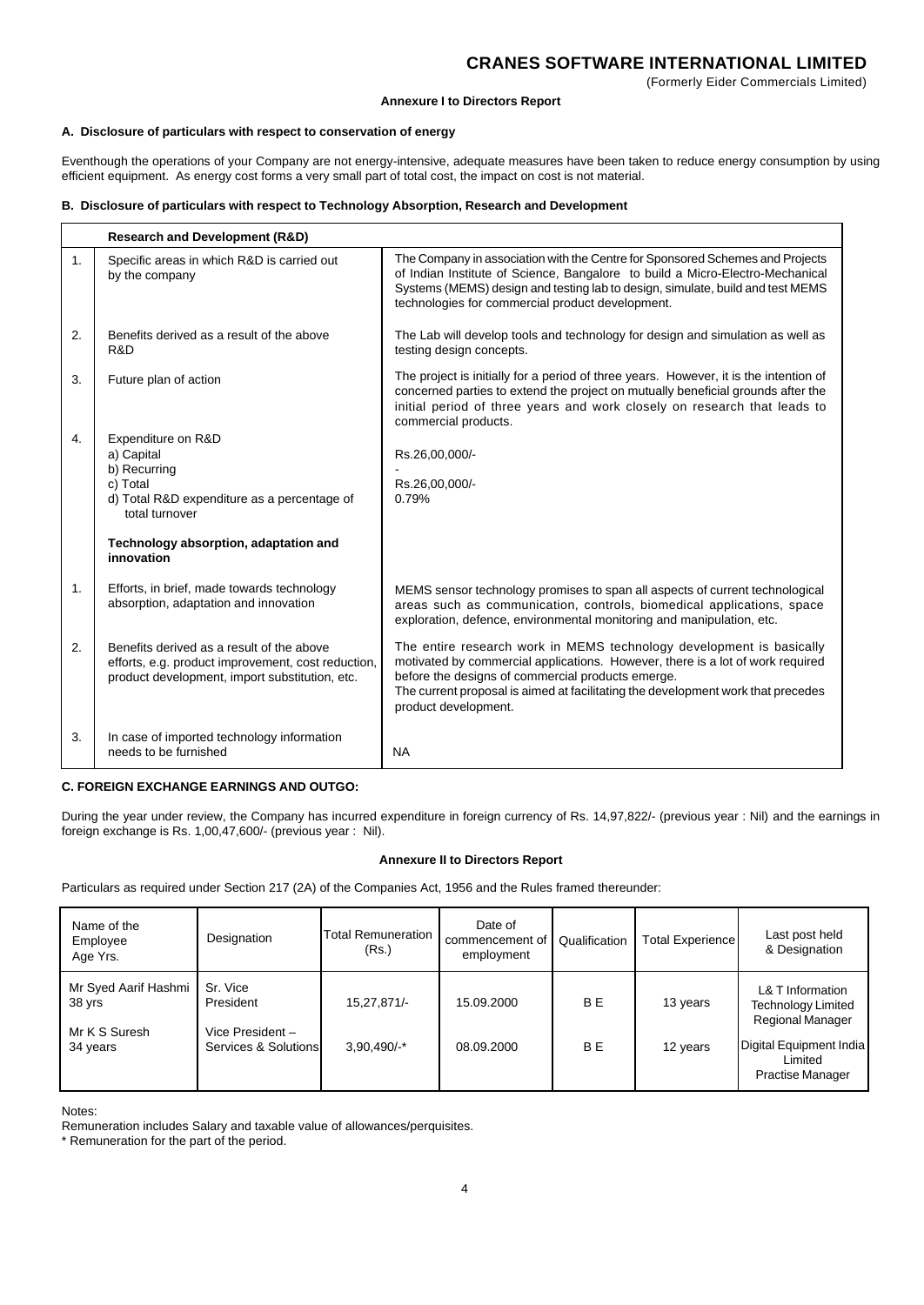# **Auditors' Report**

We have audited the attached Balance Sheet of M/s.Cranes Software International Limited (Formerly Eider Commercials Limited ), as at 31<sup>st</sup> March,2002 and also the Profit and Loss Account for the year ended on that date annexed thereto. These financial statements are the responsibilities of the company's management. Our responsibility is to express an opinion on these financial statements based on our audit.

We conducted our audit in accordance with auditing standards generally accepted in India. These standards require that we plan and perform the audit to obtain reasonable assurance about whether the financial statements are free of material misstatement. An audit includes examining, on a test basis, evidence supporting the amounts and disclosures in the financial statement. An audit also includes assessing the accounting principles used and significant estimate made by management, as well as evaluating the overall financial statement presentation. We believe that our audit provides a reasonable basis for our opinion.

- 1. As required by the manufacturing and other Companies (Auditor's Report) Order, 1988 issued by the Central Government of India in terms of sub-section (4A) of section 227 of the companies Act, 1956, we enclose in the Annexure, a statement on the matters specified in paragraphs 4 and 5 of the said order.
- 2. Further to our comments in the Annexure referred to paragraph 1 above, we report that:
- 2.1 We have obtained all the information and explanations, which to the best of knowledge and belief were necessary for the purpose of our audit;
- 2.2 In our opinion proper books of account as required by the law have been kept by the company so far as appears from our examination of those books;
- 2.3 The Balance Sheet and Profit and Loss Account dealt with by this report are in agreement with the books of account and returns.
- 2.4 In Our opinion, the Balance Sheet and Profit and Loss Account dealt with by this report comply with the Accounting Standards referred to in sub-section (3C) of Section 211 of the Companies Act , 1956;
- 2.5 On the basis of the written representations received from the directors, as on 31<sup>st</sup> March, 2002, and taken on record by the Board of Directors, we report that none of the Directors is disqualified as on 31<sup>st</sup> March, 2002 from being appointed as the Director in terms of clause (g) of sub-section (1) of Section 274 of the companies Act, 1956.
- 2.6 In our opinion and to the best of our information and to the explanations given to us, the said Accounts give the information required, by the Companies Act, 1956, in the manner so required, give a true and fair view in conformity with the accounting principles generally accepted in India;
	- A. In the case of the Balance Sheet, of the state of affairs of the company as at 31<sup>st</sup> March 2002; and
	- B. In the case of the Profit and Loss Account, of the profit of the Company for the year ended on that date.

For **S. Janardhan & Associates** Chartered Accountants

Date : 28.06.2002Partner

Place : Bangalore **(Balakrishna S.Bhat)**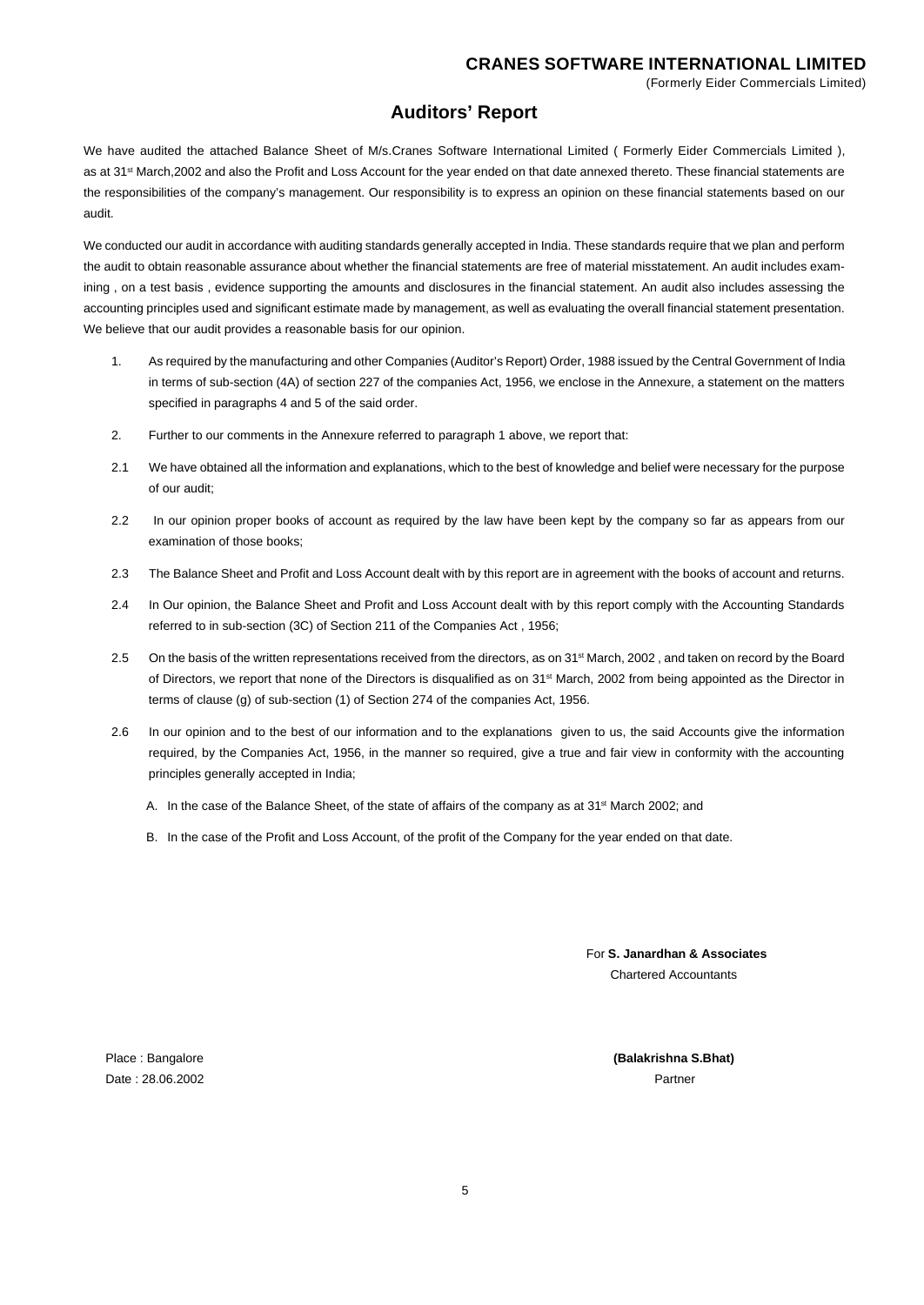#### **ANNEXURE TO THE AUDITORS' REPORT**

Re. Cranes Software International Limited

( formerly Eider Commercials Limited )

(Referred to in paragraph 1 of our report of even date)

- 01. The Company has maintained proper records showing full particulars including quantitative details and situation of fixed assets. All the assets have been physically verified by the management during the year and there is a regular programme of verification which in our opinion is reasonable having regard to the size of the company and the nature of its assets. No discrepancies were noticed on such verification.
- 02. None of the fixed assets have been revalued during the year.
- 03. Physical inventory of stock of goods has been taken during the year and at the end of the year by the management. In our opinion, the frequency of verification is reasonable.
- 04. In our opinion and according to the information and explanations given to us, the procedures of physical verification of stocks followed by the management are reasonable and adequate in relation to the size of the company and nature of its business.
- 05. In our opinion the discrepancies noticed on physical verification of stock as compared to book records were not material and the same have been properly dealt with in the books of accounts.
- 06. In our opinion and on the basis of our examination of stock records, the valuation of stock is fair and proper, in accordance with the normally accepted accounting principles and is on the same basis as in the preceding year.
- 07. The Company has not taken / granted any loans, secured or unsecured from / to Companies, Firms and other parties listed in the register maintained under Section 301 of the Companies Act, 1956. In terms of sub – section of Section 3 of the Companies Act 1956 provision of this Section are not applicable to the Company on or after 31 – 10 – 1998.
- 08. The Company has not granted any loans or advances in the nature of loans except interest free staff advances are which being recovered as stipulated.
- 09. In our opinion and according to the information and explanations given to us, there are adequate internal control procedures commensurate with the size of the company and the nature of its business, with regard to purchase of goods and other assets and with regard to the sale of goods.
- 10. In our opinion and according to information and explanations given to us, the transactions of purchases of goods and materials, and sale of goods, materials or services made in pursuance of contracts or arrangements entered in the registers maintained under section 301 of Companies Act, 1956 and aggregating to Rs. 50,000/- or more during the year in respect of each party, have made at prices which are reasonable having regard to the prevailing market prices for such goods or materials have been made with other parties.
- 11. As explained to us, the company has a regular procedure for determination of unserviceable or damaged goods. Adequate provisions have been made in accounts for the loss arising on the items so determined.
- 12. In our opinion, and according to the information and explanations given to us, the company has not accepted any deposit from the public.
- 13. Since the company does not manufacture any products, there is no scrap or by products.
- 14. In our opinion, the company has an inhouse internal audit system commensurate with the size and nature of its business.
- 15. The Central Government has not prescribed maintenance of cost record as required under section 209 ( 1 ) ( d ) of the Companies Act, 1956.
- 16. According to the records of Company, Provident Fund and Employees State Insurance dues have been regularly deposited during the year with the appropriate authorities.
- 17. According to the information and explanations given to us, no undisputed amounts in respect of Income tax, Wealth tax, Sales tax, Customs duty and Excise duty were outstanding as at 31<sup>st</sup> March, 2002, for more than six months from the date they became payable.
- 18. According to the information and explanations given to us, no personal expenses of directors or employees have been charged to revenue account, other than those payable under contractual obligations or in accordance with the generally accepted business practice.
- 19. The Company is not a sick Industrial Company within the meaning of section ( 3 ) ( 1 ) ( O ) of Sick industrial Companies ( Special Provision ) Act, 1985.
- 20. According to the information and explanations given to us, there is no damaged goods during the year and hence the Provisions of Para 4 ( c ) ( ii ) is not applicable.

For **S. Janardhan & Associates** Chartered Accountants

Date : 28.06.2002Partner

Place : Bangalore **(Balakrishna S.Bhat)**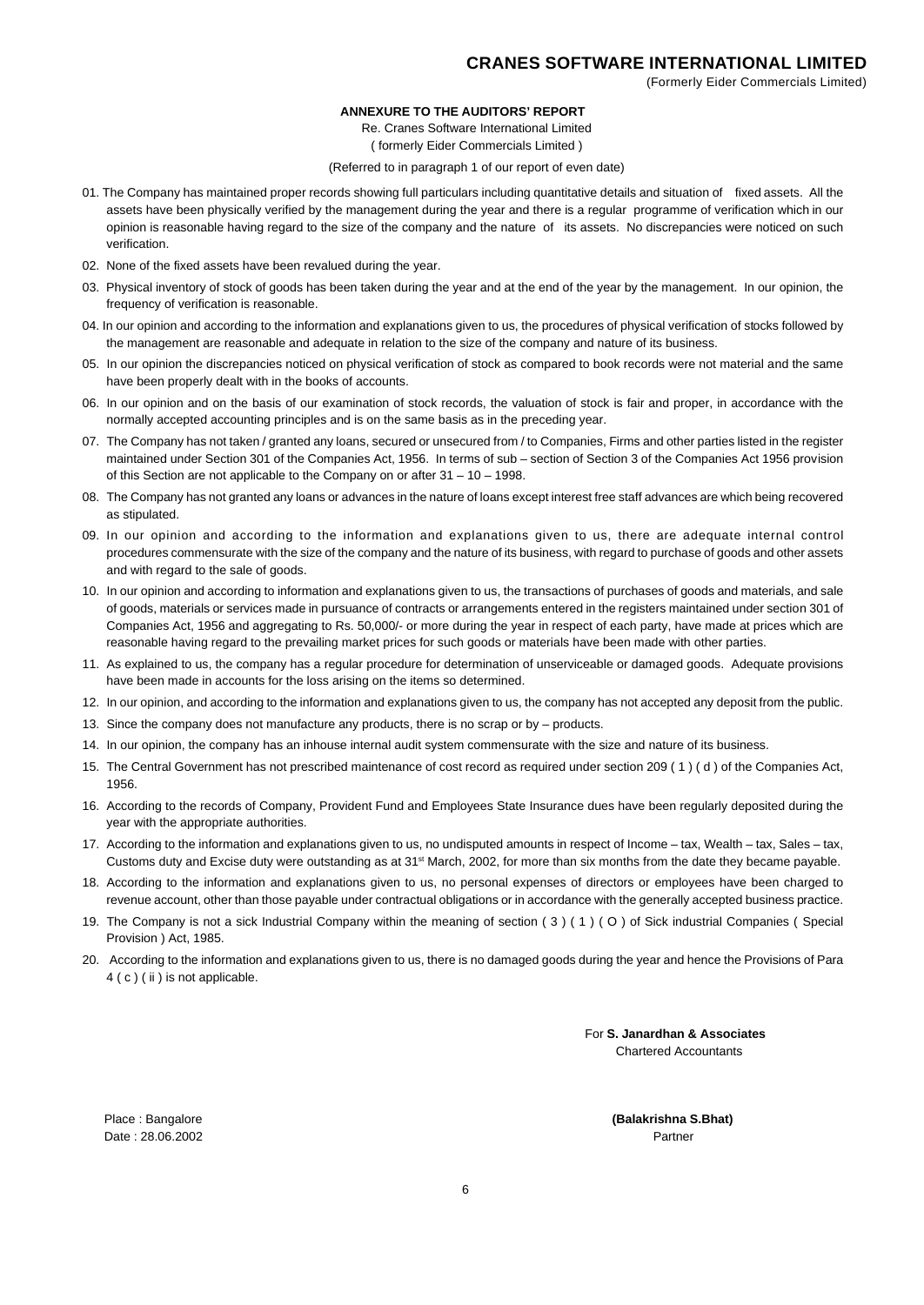(Formerly Eider Commercials Limited)

#### **BALANCE SHEET AS AT 31ST MARCH 2002**

| SI.<br>No.               | <b>PARTICULARS</b>                                                                                              | Sch No.           | Year ended<br>31.3.2002<br>Rs.                                     | Year ended<br>31.3.2002<br>Rs. | Previous Year<br>31.3.2001<br>Rs.               | Previous Year<br>31.3.2001<br>Rs. |
|--------------------------|-----------------------------------------------------------------------------------------------------------------|-------------------|--------------------------------------------------------------------|--------------------------------|-------------------------------------------------|-----------------------------------|
| ı.<br>$\mathbf{1}$       | <b>SOURCES OF FUNDS</b><br>Shareholders' Funds:                                                                 |                   |                                                                    |                                |                                                 |                                   |
| (a)<br>(b)               | Capital<br>Reserves and Surplus                                                                                 | 1<br>2            | 104,224,400.00                                                     | 165,876,013.95 270,100,413.95  | 2,400,000.00<br>2,949,700.00                    | 5,349,700.00                      |
| $\mathbf{2}$             | <b>Loan Funds</b>                                                                                               |                   |                                                                    |                                |                                                 |                                   |
| (a)<br>(b)               | Secured Loans<br><b>Unsecured Loans</b>                                                                         | 3<br>4            | 180,704,159.96                                                     | 10,673,373.00 191,377,532.96   | 0.00<br>0.00                                    | 0.00                              |
|                          | <b>TOTAL</b>                                                                                                    |                   |                                                                    | 461,477,946.91                 |                                                 | 5,349,700.00                      |
| Ш.<br>$\mathbf{1}$       | <b>APPLICATION OF FUNDS</b><br><b>Fixed Assets</b>                                                              |                   |                                                                    |                                |                                                 |                                   |
| (a)<br>(b)               | <b>Gross Block</b><br>Less : Depreciation                                                                       | 5                 | 212,957,192.71<br>44,929,827.77                                    |                                | 0.00<br>0.00                                    |                                   |
| (c)<br>(d)               | Net Block<br>Capital Work in Progress                                                                           |                   |                                                                    | 168,027,364.94<br>2,600,000.00 |                                                 | 0.00<br>0.00                      |
| $\overline{2}$           | Investments                                                                                                     | 6                 |                                                                    | 18,409,110.00                  |                                                 | 5,000.00                          |
| 3                        | <b>Current Assets, Loans &amp; Advances:</b>                                                                    |                   |                                                                    |                                |                                                 |                                   |
| (a)<br>(b)<br>(c)<br>(d) | Inventories<br><b>Sundry Debtors</b><br>Cash and Bank Balances<br>Loans and Advances                            | 7<br>8<br>9<br>10 | 22,683,000.00<br>185,215,376.61<br>129,748,796.33<br>25,300,893.59 |                                | 0.00<br>543,290.00<br>40,642.00<br>5,974,872.00 |                                   |
|                          |                                                                                                                 |                   | 362,948,066.53                                                     |                                | 6,558,804.00                                    |                                   |
|                          | Less: Current Liabilities &                                                                                     | 11                |                                                                    |                                |                                                 |                                   |
| (a)<br>(b)               | Provisions<br><b>Current Liabilities</b><br>Provisions                                                          |                   | 44,982,391.66<br>12,142,454.00                                     |                                | 359,904.00<br>854,200.00                        |                                   |
|                          | <b>Net Current Assets</b>                                                                                       |                   | 57,124,845.66                                                      | 305,823,220.87                 | 1,214,104.00                                    | 5,344,700.00                      |
| 4                        | Deferred Tax (Liability)                                                                                        |                   |                                                                    | (39,095,637.00)                |                                                 | 0.00                              |
| 5                        | Miscellaneous Expenditure :<br>(To the extent not written off or adjusted)                                      | 12                |                                                                    | 5,713,888.10                   |                                                 | 0.00                              |
|                          | <b>TOTAL</b>                                                                                                    |                   |                                                                    | 461,477,946.91                 |                                                 | 5,349,700.00                      |
|                          | Notes to Accounts & Significant Accounting Policies<br>(Schedule Nos.1 to 19 form an integral part of accounts) | 19                |                                                                    |                                |                                                 |                                   |

(The results for the year ended 31st March 2002 includes 12 months financials of Eider Commercials Ltd and 18 months financials of the erstwhile Cranes Software International Ltd)

> As per our report of even date For S. Janardhan & Associates For and on behalf of the Board Chartered Accountants

Place : Bangalore **Balakrishna S. Bhat R. Srinivasan Mukkaram Jan Asif Khader**<br>Date : 28.06.2002 **Partner** Company Secretary Director Managing Director Company Secretary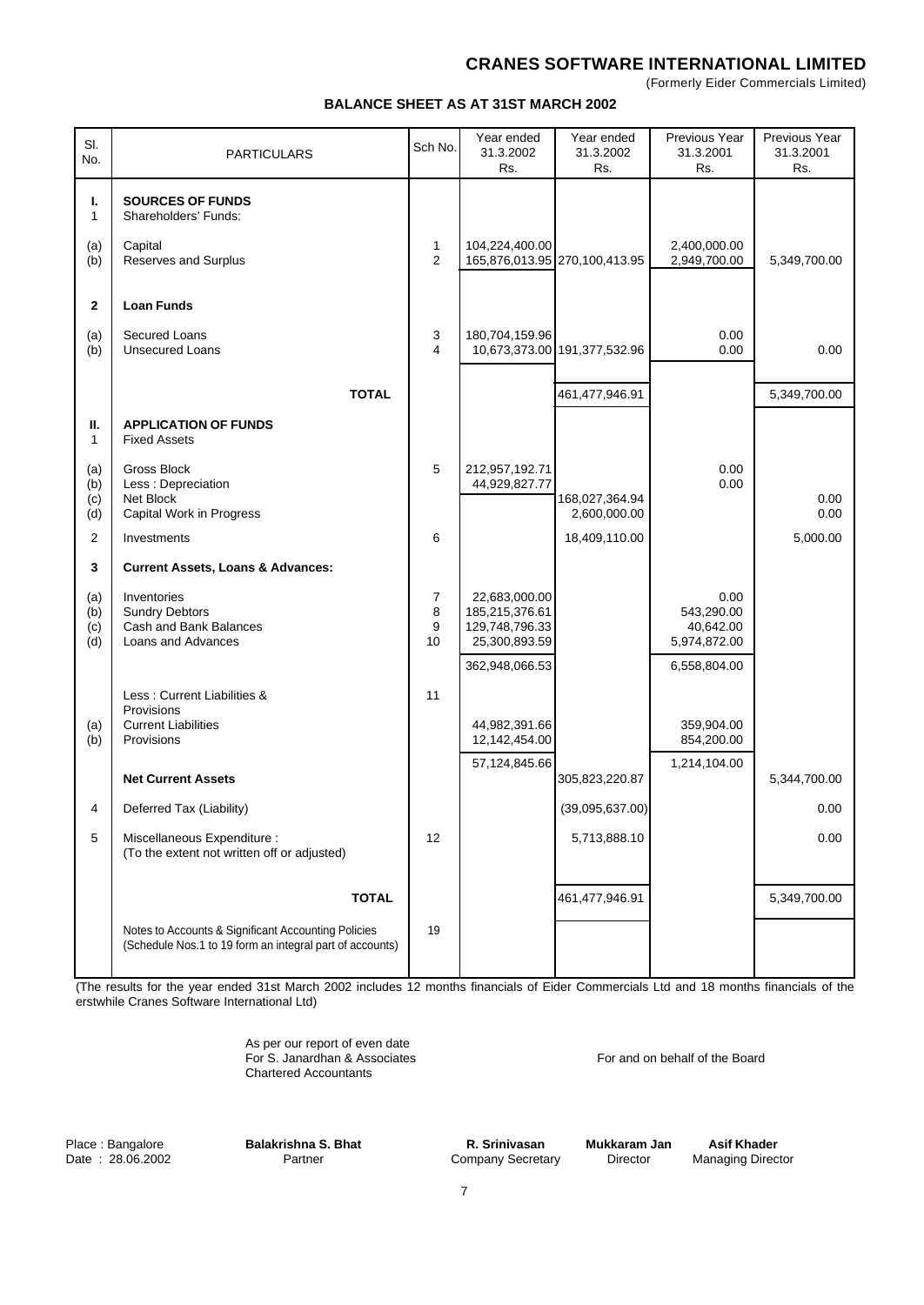(Formerly Eider Commercials Limited)

#### **PROFIT AND LOSS ACCOUNT FOR THE YEAR ENDED 31ST MARCH 2002**

| <b>PARTICULARS</b>                                                                                              | Sch<br>No. | Year ended<br>31.3.2002<br>Rs. | Year ended<br>31.3.2002<br>Rs. | Previous Year<br>31.3.2001<br>Rs. | Previous Year<br>31.3.2001<br>Rs. |
|-----------------------------------------------------------------------------------------------------------------|------------|--------------------------------|--------------------------------|-----------------------------------|-----------------------------------|
| <b>INCOME</b>                                                                                                   |            |                                |                                |                                   |                                   |
|                                                                                                                 |            |                                |                                |                                   |                                   |
| Sales<br>Other Incomes                                                                                          | 13<br>14   | 326,960,409.20                 |                                | 58,240,554.00<br>1,999,440.00     |                                   |
|                                                                                                                 |            | 508,361.78                     | 327,468,770.98                 |                                   | 60,239,994.00                     |
|                                                                                                                 |            |                                |                                |                                   |                                   |
| <b>EXPENDITURE</b>                                                                                              |            |                                |                                |                                   |                                   |
| Cost of Goods Sold                                                                                              | 15         | 72,633,881.38                  |                                | 57,432,359.00                     |                                   |
| <b>Personnel Expenses</b>                                                                                       | 16         | 36,348,954.78                  |                                | 514,268.00                        |                                   |
| <b>Administrative Expenses</b>                                                                                  | 17         | 63,708,054.64                  |                                | 1,197,106.00                      |                                   |
| Interest and Financial Charges (Net)                                                                            | 18         | 9,949,466.27                   |                                | 124,960.00                        |                                   |
| Depreciation                                                                                                    |            | 32,083,610.25                  |                                | 50,264.00                         |                                   |
|                                                                                                                 |            |                                | 214,723,967.32                 |                                   | 59,318,957.00                     |
| <b>NET PROFIT BEFORE TAX</b>                                                                                    |            |                                | 112,744,803.66                 |                                   | 921,037.00                        |
| Less: Provision for Income Tax                                                                                  |            |                                | 10,920,000.00                  |                                   | 241,000.00                        |
| <b>NET PROFIT AFTER TAX</b>                                                                                     |            |                                | 101,824,803.66                 |                                   | 0.00                              |
| Add /(Less): Income tax relating to earlier<br>years                                                            |            |                                | 53,422.00                      |                                   | (23,627.00)                       |
| Less: Provision for deferred tax                                                                                |            |                                | 19,783,552.00                  |                                   | 0.00                              |
| Less: Preference Dividend                                                                                       |            |                                | 2,400,000.00                   |                                   | 0.00                              |
| Balance B/f from previous year                                                                                  |            |                                | 2,949,700.00                   |                                   | 2,293,290.00                      |
| <b>Balance Carried to Balance Sheet</b>                                                                         |            |                                | 82,644,373.66                  |                                   | 2,949,700.00                      |
| Notes to Accounts & Significant Accounting Policies<br>(Schedule Nos.1 to 19 form an integral part of accounts) | 19         |                                |                                |                                   |                                   |

(The results for the year ended 31st March 2002 includes 12 months financials of Eider Commercials Ltd and 18 months financials of the erstwhile Cranes Software International Ltd)

> As per our report of even date For S. Janardhan & Associates For and on behalf of the Board Chartered Accountants

Place : Bangalore **Balakrishna S. Bhat R. Srinivasan Mukkaram Jan Asif Khader**<br>Date : 28.06.2002 Partner **Partner** Company Secretary Director Managing Director

Company Secretary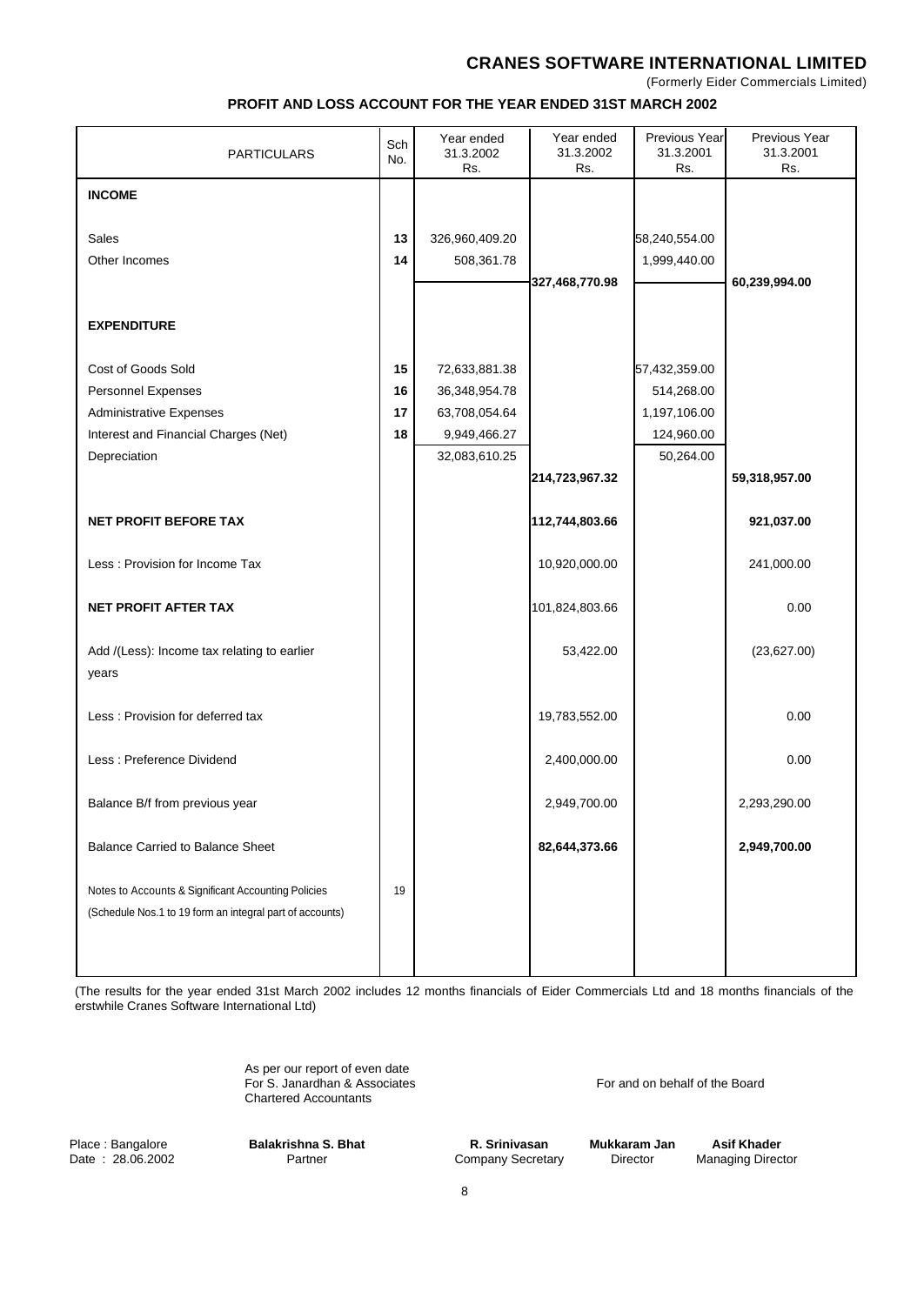(Formerly Eider Commercials Limited)

## **SCHEDULES ANNEXED TO AND FORMING PART OF BALANCE SHEET AS AT 31ST MARCH 2002**

| <b>Particulars</b>                                                                                                                                                                                                                                                                                                            |              | Year ended<br>31.3.2002<br>Rs.                                              | <b>Previous Year</b><br>31.3.2001<br>Rs. |
|-------------------------------------------------------------------------------------------------------------------------------------------------------------------------------------------------------------------------------------------------------------------------------------------------------------------------------|--------------|-----------------------------------------------------------------------------|------------------------------------------|
| <b>SCHEDULE NO.1 SHARE CAPITAL:</b>                                                                                                                                                                                                                                                                                           |              |                                                                             |                                          |
| <b>AUTHORISED:</b><br>90,00,000 Equity Shares of Rs.10/- each                                                                                                                                                                                                                                                                 |              | 90,000,000.00                                                               | 2,500,000.00                             |
| (P.Y. 2,50,000 Equity Shares of Rs.10/- each)                                                                                                                                                                                                                                                                                 |              |                                                                             |                                          |
| 2,00,000 Preference Shares of Rs.100/- each<br>(P.Y. NIL)                                                                                                                                                                                                                                                                     |              | 20,000,000.00                                                               | 0.00                                     |
|                                                                                                                                                                                                                                                                                                                               |              | 110,000,000.00                                                              | 2,500,000.00                             |
| <b>ISSUED, SUBSCRIBED &amp; PAID-UP:</b><br>84,22,440 Equity Shares of Rs. 10/- each fully paid up.<br>(81,82,440 Equity shares were issued pursuant to the<br>scheme of amalgamation of the erstwhile Cranes<br>Software International Ltd with the Company).<br>(P.Y. 2,40,000 equity Shares of Rs.10/- each fully paid up) |              | 84,224,400.00                                                               | 2,400,000.00                             |
| 2,00,000 Preference Shares of Rs.100/- each fully paid up.<br>(2,00,000 preference shares were issued pursuant to the<br>scheme of amalgamation of the erstwhile Cranes<br>Software International Ltd with the Company).<br>(P.Y. NIL)                                                                                        |              | 20,000,000.00                                                               | 0.00                                     |
|                                                                                                                                                                                                                                                                                                                               | <b>TOTAL</b> | 104,224,400.00                                                              | 2,400,000.00                             |
| <b>SCHEDULE NO.2: RESERVES AND SURPLUS:</b><br>a) General Reserve<br>Add: Transfer on amalgamation<br>Surplus in P&L Account                                                                                                                                                                                                  |              | 0.00<br>22,090,925.29<br>82,644,373.66                                      | 0.00<br>0.00<br>2,949,700.00             |
| Less : Deferred tax provision on initial adoption                                                                                                                                                                                                                                                                             |              | 104,735,298.95<br>19,312,085.00                                             | 2,949,700.00<br>0.00                     |
| b) Share Premium Account                                                                                                                                                                                                                                                                                                      |              | 85,423,213.95<br>80,452,800.00                                              | 2,949,700.00<br>0.00                     |
|                                                                                                                                                                                                                                                                                                                               | <b>TOTAL</b> | 165,876,013.95                                                              | 2,949,700.00                             |
| <b>SCHEDULE NO.3: SECURED LOANS:</b><br>(Refer note no.9)<br>I. Jammu & Kashmir Bank Ltd.<br>(i) Overdraft Account<br>(ii) Cash Credit Account<br>II. Kotak Mahindra Primus Ltd.<br>III. ICICI Bank Ltd.<br>IV. Standard Chartered Bank                                                                                       |              | 130,804,675.93<br>47,778,823.03<br>462,300.00<br>446,502.00<br>1,211,859.00 | 0.00<br>0.00<br>0.00<br>0.00<br>0.00     |
|                                                                                                                                                                                                                                                                                                                               | <b>TOTAL</b> | 180,704,159.96                                                              | 0.00                                     |
| <b>SCHEDULE NO.4: UNSECURED LOANS:</b>                                                                                                                                                                                                                                                                                        |              |                                                                             |                                          |
| Loan from Scheduled Banks<br>Inter Corporate Deposit                                                                                                                                                                                                                                                                          |              | 5,323,373.00<br>5,350,000.00                                                | 0.00<br>0.00                             |
|                                                                                                                                                                                                                                                                                                                               | <b>TOTAL</b> | 10,673,373.00                                                               | 0.00                                     |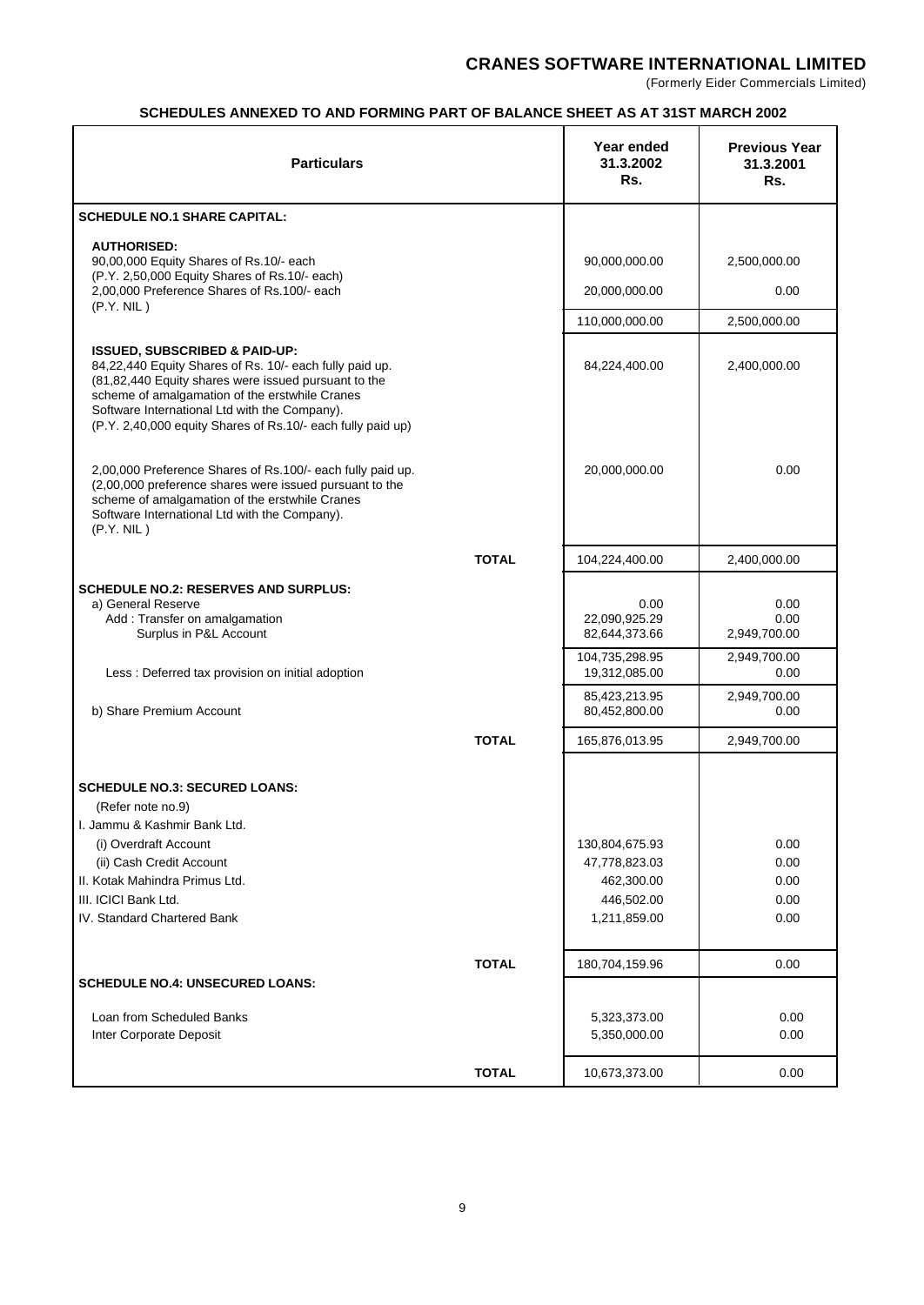SCHEDULE NO.5 : FIXED ASSETS **SCHEDULE NO.5 : FIXED ASSETS**

|                      |                          |                                  |                                |                  |                                   |                 |                                  |                           |                                |                                |                    | in Rs.             |
|----------------------|--------------------------|----------------------------------|--------------------------------|------------------|-----------------------------------|-----------------|----------------------------------|---------------------------|--------------------------------|--------------------------------|--------------------|--------------------|
|                      |                          |                                  | GROSS BLOCH                    |                  |                                   |                 |                                  | <b>DEPRECIATION BLOCK</b> |                                |                                | <b>NET BLOCK</b>   |                    |
| <b>PARTICULARS</b>   | 31.3.01<br>as on<br>Cost | on Amalgam-<br>Addition<br>ation | Addition<br>the year<br>during | <b>Deletions</b> | 31.03.2002<br>as on<br>Total      | 31.3.01<br>Upto | Addition on<br>Amalgam-<br>ation | year<br>$E$ $\approx$     | Withdrawn<br>Deprecia-<br>tion | 31.3.02<br>Total<br>upto       | 31.3.02<br>۹S<br>ã | 31.3.07<br>٩s<br>ã |
| <b>LAND</b>          | 0.00                     | 0.00                             | 26,305,037.00                  | 0.00             | 26,305,037.00                     | 0.00            | 0.00                             | 0.00                      | 0.00                           | 0.00                           | 26,305,037.00      | 0.00               |
| FURNITURE & FIXTURES | 0.00                     | 14,831,146.53                    | 1,363,965.00                   | 0.00             | 16,195,111.53 0.00                |                 | 1,251,469.51                     | 1,503,484.98              | 0.00                           | 2,754,954.49                   | 13,440,157.04      | 0.00               |
| COMPUTERS            | 0.00                     | 27,184,007.25                    | 9,016,566.53                   | 0.00             | 36,200,573.78                     | 0.00            | 4,612,395.75                     | 7,992,815.70              | 0.00                           | 12,605,211.45                  | 23,595,362.33      | 0.00               |
| COMPUTER SOFTWARE    | 0.00                     | 56,744,305.40                    | 62,173,446.50                  | 0.00             | 118,917,751.90                    | 0.00            | 6,604,837.50                     | 21,342,901.55             | 0.00                           | 27,947,739.05                  | 90,970,012.85      | 0.00               |
| PLANT & MACHINERY    | 0.00                     | 8,280,892.50                     | 2,389,469.00                   | 33,100.00        | 10,637,261.50 0.00                |                 | 431, 142.42                      | 599,817.21                | 8,928.00                       | 1,022,031.63                   | 9,615,229.87       | 0.00               |
| VEHICLE              | 0.00                     | 3,368,390.79                     | 3,159,155.00                   | 1,826,088.79     | 4,701,457.00                      | 0.00            | 820,785.38                       | 644,590.80                | 865,485.03                     | 599,891.15                     | 4,101,565.85       | 0.00               |
| TOTAL                | 0.00                     | 110,408,742.47 104,407,639.03    |                                | 1,859,188.79     | 212,957,192.71 0.00 13,720,630.56 |                 |                                  | 32,083,610.25             | 874,413.03                     | 44,929,827.77   168,027,364.94 |                    | 0.00               |
| PREVIOUS YEAR        | $\equiv$                 | $\equiv$                         | $\equiv$                       | ≣                | $\equiv$                          | $\equiv$        | ž                                | ₹                         | $\equiv$                       | $\equiv$                       | $\equiv$           | $\equiv$           |
|                      |                          |                                  |                                |                  |                                   |                 |                                  |                           |                                |                                |                    |                    |

10

NOTE :<br>Additions as on 1st October 2000 after adjustments, pursuant to the scheme of amalgamation of the erstwhile Cranes Software International Ltd with the company<br>(Refer Note 1 of notes to accounts) Additions as on 1st October 2000 after adjustments, pursuant to the scheme of amalgamation of the erstwhile Cranes Software International Ltd with the company (Refer Note 1 of notes to accounts)

# **CRANES SOFTWARE INTERNATIONAL LIMITED**

(Formerly Eider Commercials Limited)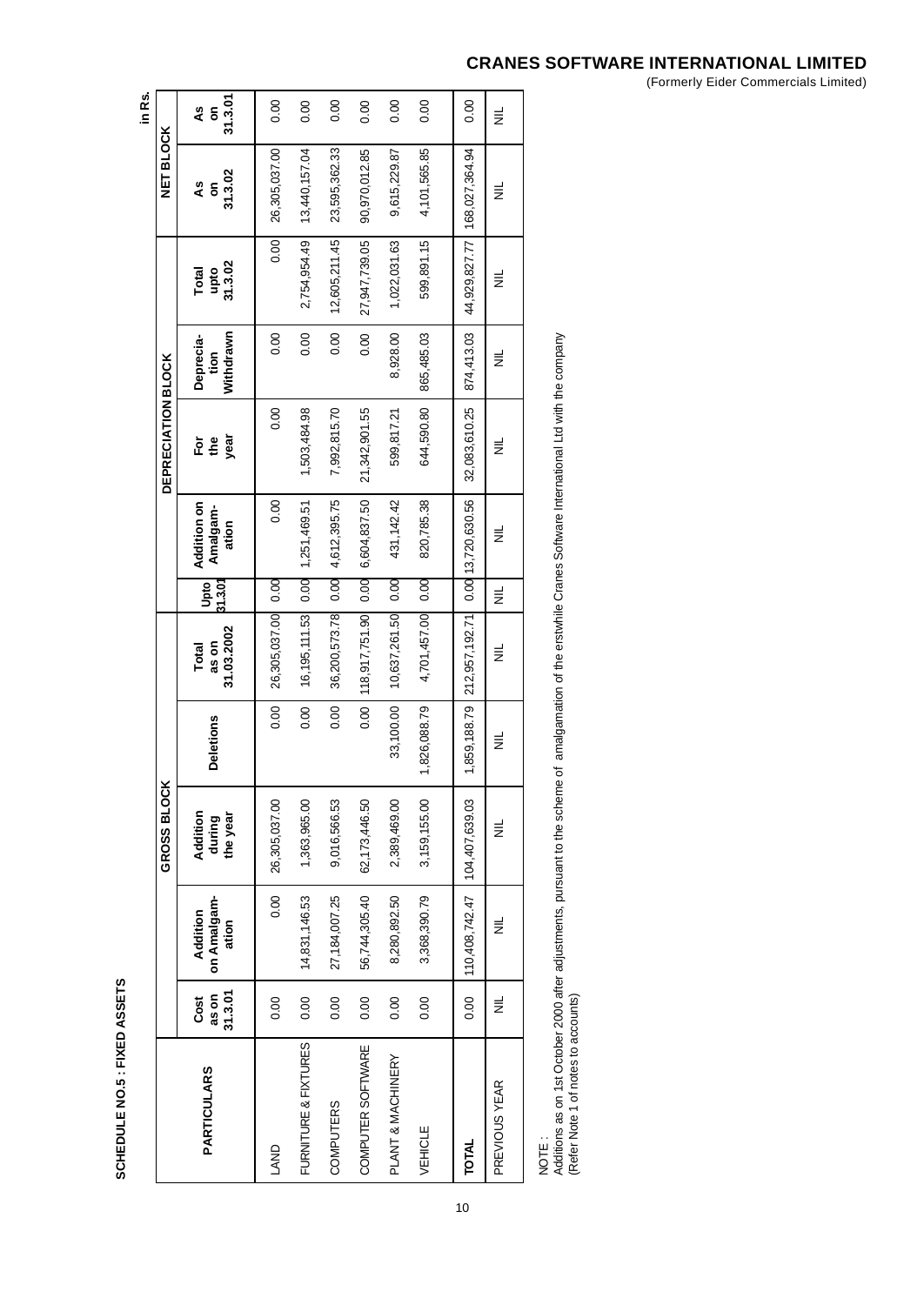(Formerly Eider Commercials Limited)

## **SCHEDULES ANNEXED TO AND FORMING PART OF BALANCE SHEET AS AT 31ST MARCH 2002**

| <b>Particulars</b>                                                                                                            |              | Year ended<br>31.3.2002<br>Rs.  | <b>Previous Year</b><br>31.3.2001<br>Rs. |
|-------------------------------------------------------------------------------------------------------------------------------|--------------|---------------------------------|------------------------------------------|
| <b>SCHEDULE NO.6: INVESTMENTS:</b><br>(At cost - non trade - unquoted)                                                        |              |                                 |                                          |
| Long term                                                                                                                     |              |                                 |                                          |
| Systat Software, Inc. USA (3,90,000 shares of USD 1/- each<br>fully paid up)                                                  |              | 18,404,110.00                   | 0.00                                     |
| <b>Government Security</b>                                                                                                    |              | 5,000.00                        | 5,000.00                                 |
|                                                                                                                               | <b>TOTAL</b> | 18,409,110.00                   | 5,000.00                                 |
| <b>SCHEDULE NO.7: INVENTORIES:</b><br>(Valued at lower of cost or market value, as valued and<br>certified by the management) |              |                                 |                                          |
| Stock-in-trade                                                                                                                |              | 22,683,000.00                   | 0.00                                     |
|                                                                                                                               | <b>TOTAL</b> | 22,683,000.00                   | 0.00                                     |
| <b>SCHEDULE NO.8:SUNDRY DEBTORS:</b><br>(Unsecured - Considered Good)                                                         |              |                                 |                                          |
| Outstanding for more than six months<br><b>Others</b>                                                                         |              | 57,451,704.15<br>127,763,672.46 | 320,346.00<br>222,944.00                 |
|                                                                                                                               | <b>TOTAL</b> | 185,215,376.61                  | 543,290.00                               |
| <b>SCHEDULE NO.9: CASH AND BANK BALANCES:</b>                                                                                 |              |                                 |                                          |
| Balances with Scheduled Banks in:                                                                                             |              |                                 |                                          |
| a) Current Account<br>b) Deposit Account                                                                                      |              | 3,366,243.67<br>126,315,146.50  | 33,761.00<br>0.00                        |
| Cash on Hand                                                                                                                  |              | 67,406.16                       | 6,881.00                                 |
|                                                                                                                               | <b>TOTAL</b> | 129,748,796.33                  | 40,642.00                                |
| <b>SCHEDULE NO.10: LOANS AND ADVANCES:</b>                                                                                    |              |                                 |                                          |
| (unsecured, considered good)<br>Advances recoverable in cash or in kind or for value to be received<br>Deposits               |              | 14,742,366.59<br>10,558,527.00  | 5,974,872.00<br>0.00                     |
|                                                                                                                               | <b>TOTAL</b> | 25,300,893.59                   | 5,974,872.00                             |
| <b>SCHEDULE NO.11: CURRENT LIABILITIES &amp; PROVISIONS:</b><br><b>Current Liabilities:</b>                                   |              |                                 |                                          |
| (i) Sundry Creditors                                                                                                          |              | 44,982,391.66<br>44,982,391.66  | 359,904.00<br>359,904.00                 |
| Provisions for:<br>(i) Taxation                                                                                               |              | 11,624,200.00                   | 854,200.00                               |
| (ii) Gratuity                                                                                                                 |              | 518,254.00                      | 0.00                                     |
| <b>SCHEDULE NO.12: MISCELLANEOUS EXPENDITURE</b>                                                                              | <b>TOTAL</b> | 57,124,845.66                   | 1,214,104.00                             |
| (To the extent not written off or adjusted)                                                                                   |              | 0.00                            | 0.00                                     |
| Add: Preliminary Expenses                                                                                                     |              | 427,857.00                      | 0.00                                     |
| <b>Amalgamation Expenses</b><br>Deferred Revenue Expenditure                                                                  |              | 1,396,406.00<br>5,745,954.13    | 0.00<br>0.00                             |
| Less: 1/5th written off                                                                                                       |              | 7,570,217.13<br>1,856,329.03    | 0.00<br>0.00                             |
|                                                                                                                               | <b>TOTAL</b> | 5,713,888.10                    | 0.00                                     |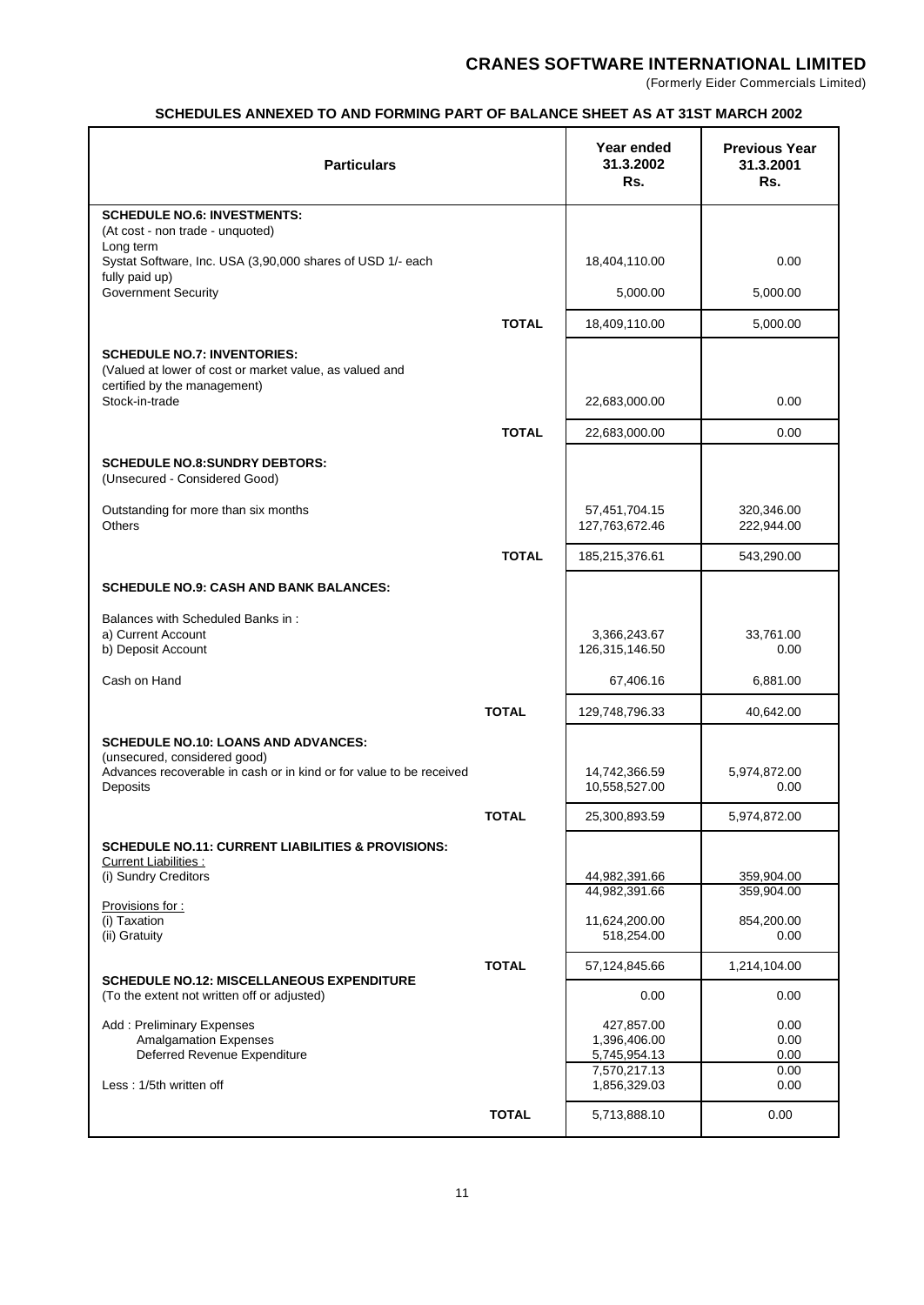(Formerly Eider Commercials Limited)

# **SCHEDULES FORMING PART OF PROFIT AND LOSS ACCOUNT FOR THE YEAR ENDED 31ST MARCH, 2002.**

| <b>Particulars</b>                                            |              | Year ended<br>31.3.2002<br>Rs. | <b>Previous Year</b><br>31.3.2001<br>Rs. |
|---------------------------------------------------------------|--------------|--------------------------------|------------------------------------------|
| <b>SCHEDULE NO.13: SALES:</b>                                 |              |                                |                                          |
| <b>Product Sales</b>                                          |              | 176,815,092.62                 | 58,240,554.00                            |
| <b>Software Services &amp; Solutions</b><br>Exports           |              | 86,861,312.08                  | 0.00                                     |
| Domestic                                                      |              | 14,519,254.50                  | 0.00                                     |
| <b>Software Training</b>                                      |              | 48,764,750.00                  | 0.00                                     |
| <b>SCHEDULE NO.14: OTHER INCOME:</b>                          | <b>TOTAL</b> | 326.960.409.20                 | 58,240,554.00                            |
| Miscellaneous Income                                          |              | 508,361.78                     | 911,484.00                               |
| <b>Dividend</b>                                               |              | 0.00                           | 40,559.00                                |
| Profit on sale of Assets<br>Profit on sale of Investments     |              | 0.00<br>0.00                   | 132,972.00<br>914,425.00                 |
| Sundry Balances Written back                                  |              | 0.00                           | 0.00                                     |
|                                                               | <b>TOTAL</b> | 508,361.78                     | 1,999,440.00                             |
| SCHEDULE NO.15: COST OF GOODS SOLD:                           |              |                                |                                          |
| <b>Consignment &amp; Trading Goods</b>                        |              |                                |                                          |
| <b>Opening Stock</b><br><b>ADD: Purchases</b>                 |              | 7,000,386.00<br>86,531,317.32  | 2,578,917.00<br>54,790,549.00            |
|                                                               |              | 93,531,703.32                  | 57,369,466.00                            |
| ADD: Direct Expenses:                                         |              | 1,785,178.06                   | 62,893.00                                |
|                                                               |              | 95,316,881.38                  | 57,432,359.00                            |
| <b>LESS: Closing Stock</b>                                    |              | 22,683,000.00                  | 0.00                                     |
| <b>TOTAL</b>                                                  |              | 72,633,881.38                  | 57,432,359.00                            |
| <b>SCHEDULE NO.16: PERSONNEL EXPENSES:</b>                    |              |                                |                                          |
| <b>Salaries</b>                                               |              | 33,626,603.59                  | 502,174.00                               |
| <b>Medical Reimbursement</b><br>E.S.I Contribution            |              | 107,902.44<br>97,442.75        | 12,094.00<br>0.00                        |
| <b>Provident Fund Contribution</b>                            |              | 2,517,006.00                   | 0.00                                     |
|                                                               | <b>TOTAL</b> | 36,348,954.78                  | 514,268.00                               |
| <b>SCHEDULE NO.17: ADMINISTRATIVE EXPENSES:</b>               |              |                                |                                          |
| <b>Auditors Remuneration</b>                                  |              | 102,900.00                     | 12.000.00                                |
| <b>General Expenses</b><br><b>Sales Commission</b>            |              | 17,100,102.49<br>10,344,165.50 | 925,800.00<br>0.00                       |
| Insurance                                                     |              | 60,348.00                      | 17,764.00                                |
| <b>Staff Welfare</b><br><b>Office Rent</b>                    |              | 1,989,497.45<br>6,814,879.00   | 0.00<br>0.00                             |
| Rates and Taxes                                               |              | 214,180.72                     | 22,493.00                                |
| <b>Remuneration to Directors</b>                              |              | 2,472,000.00                   | 0.00                                     |
| Loss on Sale of Car<br>Loss on Sale of Office Equipment       |              | 166,056.60<br>19,172.00        | 0.00<br>0.00                             |
| Loss on Sale of Shares                                        |              | 94,400.00                      | 0.00                                     |
| <b>Travelling and Conveyance</b><br>Repairs & Maintenance     |              | 7,798,002.22<br>279,719.40     | 65,850.00<br>20,400.00                   |
| Preliminary expenses written off                              |              | 1,856,329.03                   | 0.00                                     |
| Commission & Brokerage                                        |              | 1,079,875.00                   | 0.00                                     |
| Hire charges<br><b>Sales Promotion Expenses</b>               |              | 2,385,949.02<br>3,980,028.21   | 0.00<br>0.00                             |
| <b>Sitting Fees</b>                                           |              | 12,000.00                      | 2,100.00                                 |
| <b>Software Development Expenses</b>                          |              | 1,263,600.00                   | 0.00                                     |
| Legal & Professional Charges<br>Postage, Telephone & Telegram |              | 4,613,014.00<br>1,061,836.00   | 87,100.00<br>43,599.00                   |
| <b>TOTAL</b>                                                  |              | 63,708,054.64                  | 1,197,106.00                             |
| <b>SCHEDULE NO.18: INTEREST &amp; FINANCIAL CHARGES</b>       |              |                                |                                          |
| Interest on Fixed Loan                                        |              | 3,198,204.05                   | 0.00                                     |
| Interest - Others                                             |              | 20,307,339.39                  | 124,960.00                               |
| Less: Interest received on Fixed Deposit                      |              | 23,505,543.44<br>13,556,077.17 | 124,960.00<br>0.00                       |
| (TDS - Rs.13,97,889.00)                                       |              |                                |                                          |
|                                                               | <b>TOTAL</b> | 9,949,466.27                   | 124,960.00                               |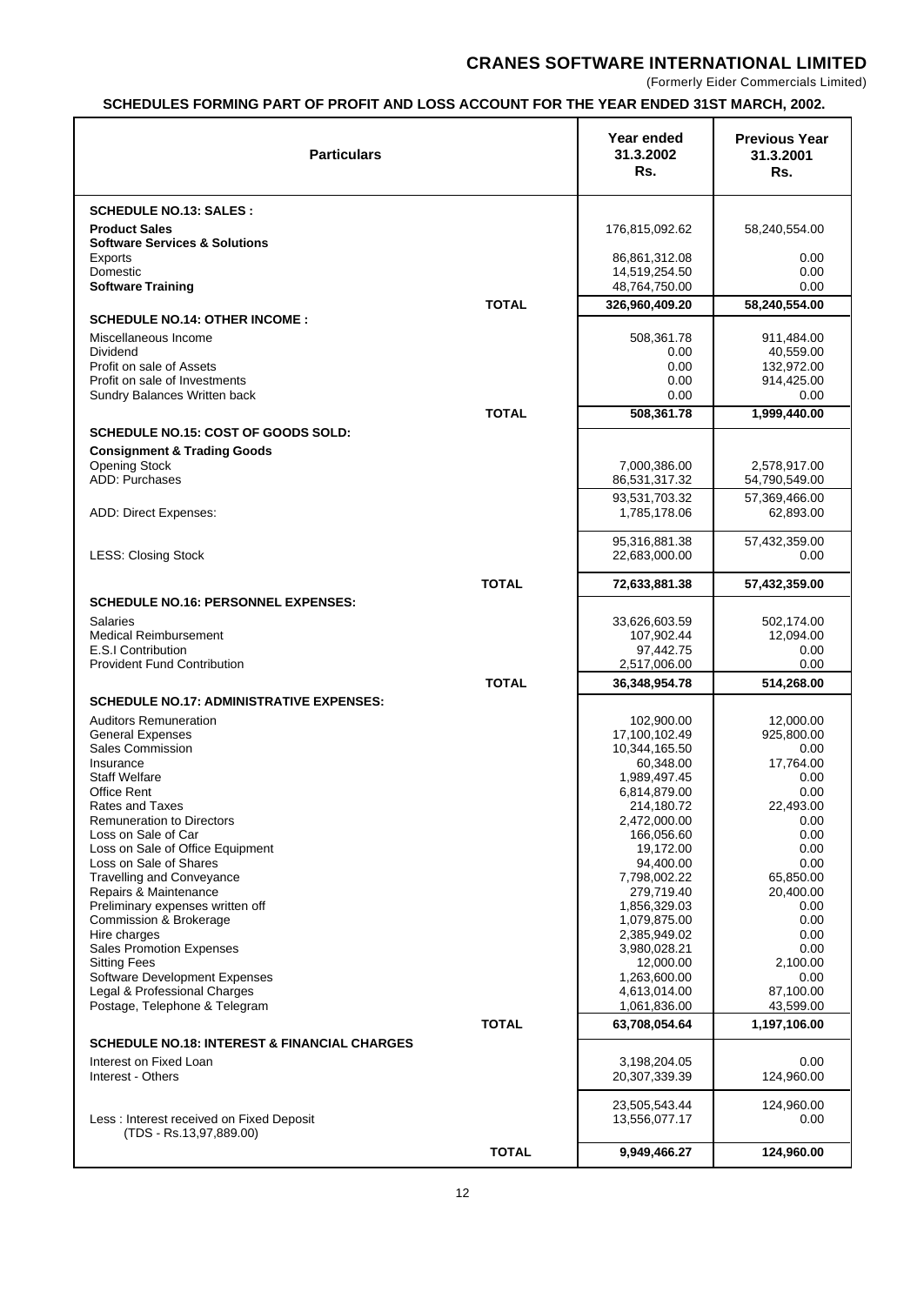## **SCHEDULE NO. 19 :- NOTES TO ACCOUNTS AND SIGNIFICANT ACCOUNTING POLICIES.**

#### **I. SIGNIFICANT ACCOUNTING POLICIES :-**

#### **a) BASIS OF ACCOUNTING**

Generally mercantile system of accounting is followed except for those associated with significant uncertainty and are in accordance with the Accounting Standards referred in sub-section (3C) of Section 211 of the Companies Act, 1956.

#### **b) INCOME RECOGNITION**

- Sale is recognized on delivery of goods to the Customer.
- (ii) Software Development is recognized on the basis of achievement of prescribed milestone as relevant to each contract or proportionate completion method.
- (iii) Technical Service Contract is recognized over the period of the contract.

## **c) FIXED ASSETS**

Fixed Assets are stated at historical cost of acquisition less accumulated depreciation.

### **d) DEPRECIATION**

- (i) Depreciation has been provided on straight line method at the rates prescribed under Schedule XIV of the Companies Act, 1956, on a pro-rata basis corresponding to the date of installation and put into use, as against the Written down value method followed in earlier years. However, change in method of calculation will have no effect on the profit and loss account since the Company had no fixed assets as on 31st March 2001.
- (ii) Depreciation on assets costing less than Rs.5000 is written off in the year of purchase irrespective of the date of installation.

## **e) INVENTORY**

Software products/Product developed/being developed is stated at cost.

#### **f) INVESTMENTS–LONG TERM**

Investment in foreign subsidiary has been reflected at the exchange rate prevailing at the date of transaction. Fall in value of investment, other than temporary is provided for.

#### **g) EXCHANGE FLUCTUATION**

- (i) Foreign currency transactions are accounted at the exchange rates prevailing on the date of the transaction
- (ii) Gains and losses resulting from the settlement of foreign currency transaction and from the translation of monetary assets and liabilities denominated in foreign currencies at the year- end restated as at the year end rate, are recognized in profit and loss account. (iii) Exchange rate difference relating to Fixed Assets is adjusted to the cost of the asset.

#### **h) RESEARCH AND DEVELOPMENT:**

The Company in association with the Centre for Sponsored Schemes and Projects of Indian Institute of Science, Bangalore is in the process of setting up a designing and testing laboratory over a period of three years. The intellectual property rights and patents for technologies and products developed by the lab will be jointly owned by the Indian Institute of Science and the Company. At the end of this process the company will be identifying a fabrication facility for commercial exploitation. Payments made to the institution in respect of the aforesaid activity is capitalized under the head "Capital Work in Progress " and will be written off over the useful life of the intellectual right after the commencement of commercial usage of the same.

#### **i) EMPLOYEE/RETIREMENT BENEFITS**

- (i) Provident Fund remittances to the Government are charged against the revenue on accrual basis.
- (ii) Gratuity liability is determined on the assumption that the eligible employees are retiring at the end of every year.

## **j) DEFERRED TAX**

- (i) Deferred tax is recognized, subject to the consideration of prudence in respect of deferred tax assets on timing differences being the difference between taxable income and accounting income that originate in one period and are capable of reversal in one or more subsequent periods.
- (ii) Recognition of deferred tax assets for unabsorbed Capital Losses: Deferred Tax assets are recognized on unabsorbed capital losses only if it is reasonably certain that such deferred tax assets can be realised against future taxable capital gains.

#### **k) TREATMENT OF CONTINGENT LIABILITIES:** Contingent liabilities not provided for are reflected in Notes on Accounts.

#### **II. NOTES ON ACCOUNTS: -**

- 1.1 Pursuant to the Scheme of amalgamation of the erstwhile "Cranes Software International Limited" (CSIL) with the Company as approved by the shareholders in the Court-convened meeting held on 9<sup>th</sup> April 2001 in respect of shareholders of the erstwhile CSIL and and subsequently sanctioned by the Hon'ble High Courts of Karnataka and Mumbai the assets and liabilities of the erstwhile CSIL were transferred to and vested in the Company with retrospective effect from 1<sup>st</sup> October 2000 and accordingly the scheme has been given effect to in these accounts.
- 1.2 The operations of CSIL include Trading and Development of Software and providing training and services in the field of Computer Software.
- 1.3 The amalgamation has been accounted for under the "purchase method" as prescribed by the Accounting Standard AS-14 issued by the Institute of Chartered Accountants of India. As per the Scheme all Properties, Assets, Debts, Liabilities, Duties and obligations pertaining to CSIL have been transferred to and vested in the Company at book value.
- 1.4 As provided in the Scheme, the Company shall issue and allot to every Shareholder holding Equity Shares of the CSIL, Equity shares in the ratio of One Equity share of Rs. 10 each credited as fully paid up for every Equity share of Rs.10 each held by them in the erstwhile CSIL. Accordingly the Company has allotted 81,82,440 Equity shares amounting to Rs.8,18,24,400/-to the equity shareholders of erstwhile CSIL and the company shall issue and allot to each shareholder holding preference shares of Cranes Software International Ltd. preference shares of Rs.100/- each credited as fully paid up for every preference share of Rs.100/- each held by them in the erstwhile Cranes Software International Ltd. Accordingly, the company has allotted 2,00,000 preference shares amounting to Rs.2,00,00,000/- to the preference share holders of erstwhile Cranes Software International Ltd.
- 1.5 Consequent to the approval of the Scheme by the Hon'ble High Courts of Karnataka and Mumbai with retrospective effect from 1<sup>st</sup> October 2000, the following items have been considered in the Profit and Loss account for the year ended 31<sup>st</sup> March 2002, which are relating to the period from 1<sup>st</sup> October 2000 to 31<sup>st</sup> March 2001.

Turnover : Rs.9,55,08,424 Expenses : Rs. 6,60,67,367<br>Profit : Rs. 2,94,41,057

 $:$  Rs. 2,94,41,057

1.6 In view of the aforesaid amalgamation with effect from 1<sup>st</sup> October 2000, the figures for the current year are not comparable to those of the previous year.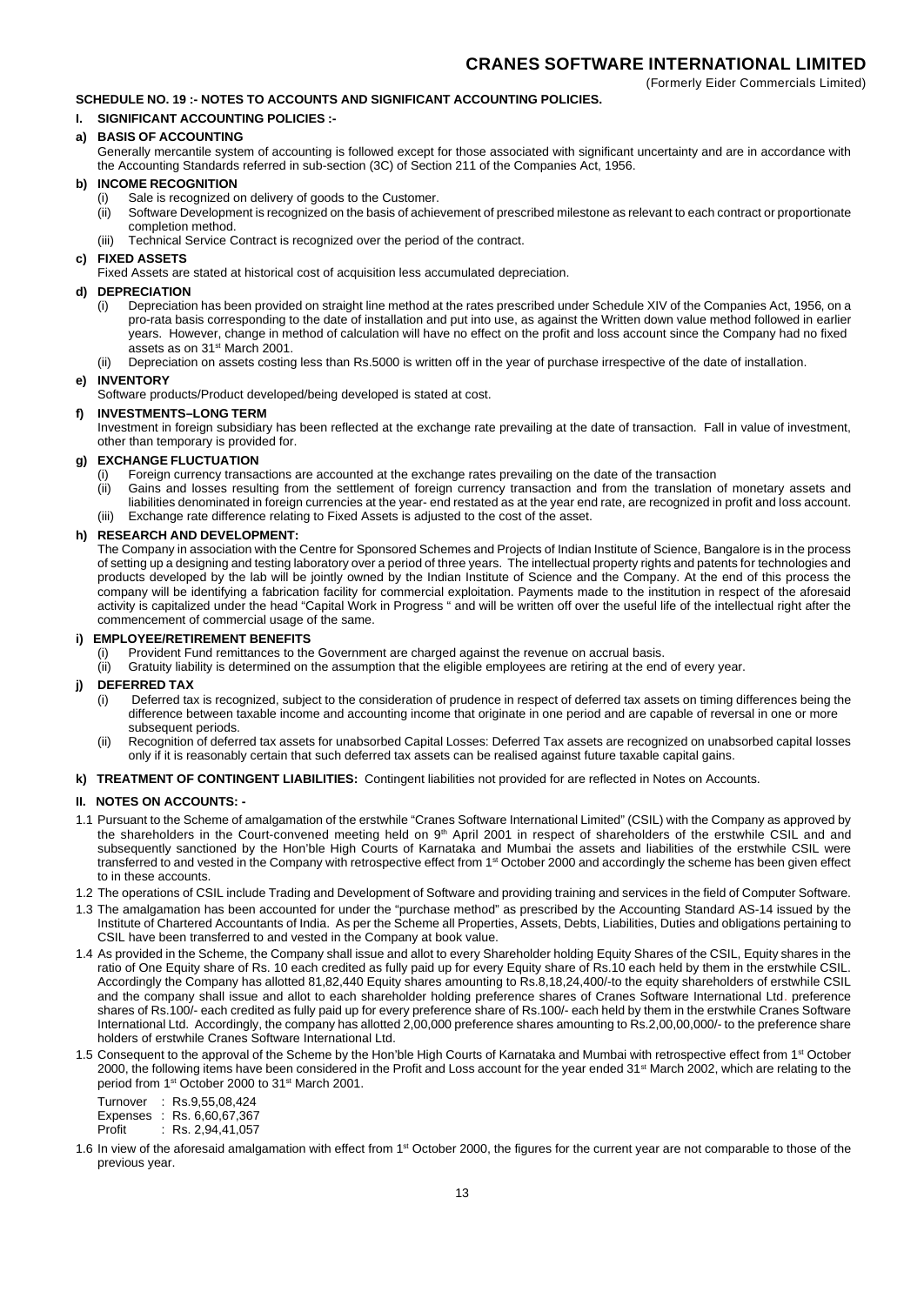(Formerly Eider Commercials Limited)

- 2. Contingent Liabilities not provided for : Bank Guarantees outstanding Rs. 13,27,555/- (Previous Year Nil).
- 3. Estimated amount of contracts remaining to be executed on capital works and not provided for Rs.20, 02,500/- (Previous year Nil).
- 4. Remuneration to Whole-time Directors: Rs. 24,72,000/- (Previous year Nil).
- 5. Value of imports calculated on CIF basis Capital Goods: Rs. 3,62,93,383.00 (Previous year Nil)
	- Trading Goods: Rs. 8,61,47,916.32 (Previous Year Nil)
- 6. Earnings in Foreign Currency FOB value of Exports Rs. 1,00,47,600.00 (Previous year Nil).
- 7. Expenditure incurred in Foreign Currency Rs.14,97,822.00 (Previous year Nil).
- 8. Exchange fluctuation capitalized to the fixed assets during the year is Rs.1,22,959.29 (Previous Year Nil)
- 9. I. (a) Bank Overdraft Account is secured by pledge of fixed deposit receipts of Rs.12.49 crores
	- (b) Cash Credit Account is secured by hypothecation of stocks of consumer software, book debts and document of title of goods. Both the above loans mentioned in the balance sheet are guaranteed by directors and or collaterally secured by property at Frazer Town, Bangalore.
	- II. Creditors for finance are secured by hypothecation of vehicles.
- 10. Some of the Debtors and Creditors balance are subject to confirmation.
- 11. There are no amounts outstanding to small scale industrial undertaking as ascertained by the management
- 12. In the opinion of the Board of Directors, all the current assets, Loans and advances have at least the value as stated in the Balance sheet if realised in the ordinary course of the Business.

13. Quantitative Details:

## **2000-2001**

| Sales:                     |              |           |                |
|----------------------------|--------------|-----------|----------------|
| Item                       | <b>Units</b> | Qty.      | Rs.            |
| Aluminum ingots            | Kgs          | 57,165    | 55,66,502.00   |
| Alum. Rolled Products      | Kgs          | 3,59,695  | 3,90,61,614.00 |
| Sulphur                    | Kgs          | 21,83,440 | 66,64,751.00   |
| <b>Aluminum Extrusions</b> | Kgs          | 42,777    | 49,39,264.00   |
| Silicon Metal              | Kgs          | 40.000    | 20,10,000.00   |
|                            |              |           | 5,82,42,131.00 |

#### **Purchases:**

| <b>Item</b>                 | <b>Units</b> | Qty.      | Rs.            |
|-----------------------------|--------------|-----------|----------------|
| Aluminium ingots            | Kgs          | 57,165    | 55,66,502.00   |
| Alum, Rolled Products       | Kgs          | 3.45.262  | 3,74,78,522.00 |
| Sulphur                     | Kgs          | 20,76,610 | 54,46,361.00   |
| <b>Aluminium Extrusions</b> | Kgs          | 36.593    | 42,41,164.00   |
| Silicon Metal               | Kgs          | 40.000    | 20.58.000.00   |
|                             |              |           | 5,47,90,549.00 |

#### **Opening Stocks:**

| Item                        | <b>Units</b> | Qty.     | Rs.          |
|-----------------------------|--------------|----------|--------------|
| Alum, Rolled Products       | Kgs          | 14,433   | 15,83,115.00 |
| <b>Aluminium Extrusions</b> | Kgs          | 6,184    | 6,98,126.00  |
| Sulphur                     | Kgs          | 1,06,830 | 2,97,676.00  |
|                             |              |          | 25,78,917.00 |

### **2001-2002**

| <b>Item Description</b> | Stock taken over on<br>amalgamation | <b>Receipts</b> | <b>Issues</b> | Balance as on<br>31.3.2002 |
|-------------------------|-------------------------------------|-----------------|---------------|----------------------------|
| Matlab Media CD Kits    | 61                                  | 503             | 446           | 118                        |
| Dongles                 | 45                                  | 287             | 315           | 17                         |
| Matlab                  | 41                                  | 435             | 414           | 62                         |
| <b>Simulink</b>         | 32                                  | 292             | 239           | 85                         |
| <b>Toolboxes</b>        | 656                                 | 2,340           | 1,832         | 1.164                      |
| <b>Total</b>            | 835                                 | 3,857           | 3,246         | 1,446                      |

The company has no manufacturing operations and hence licensed and installed capacity are not applicable for the year ended 31<sup>st</sup> March 2002.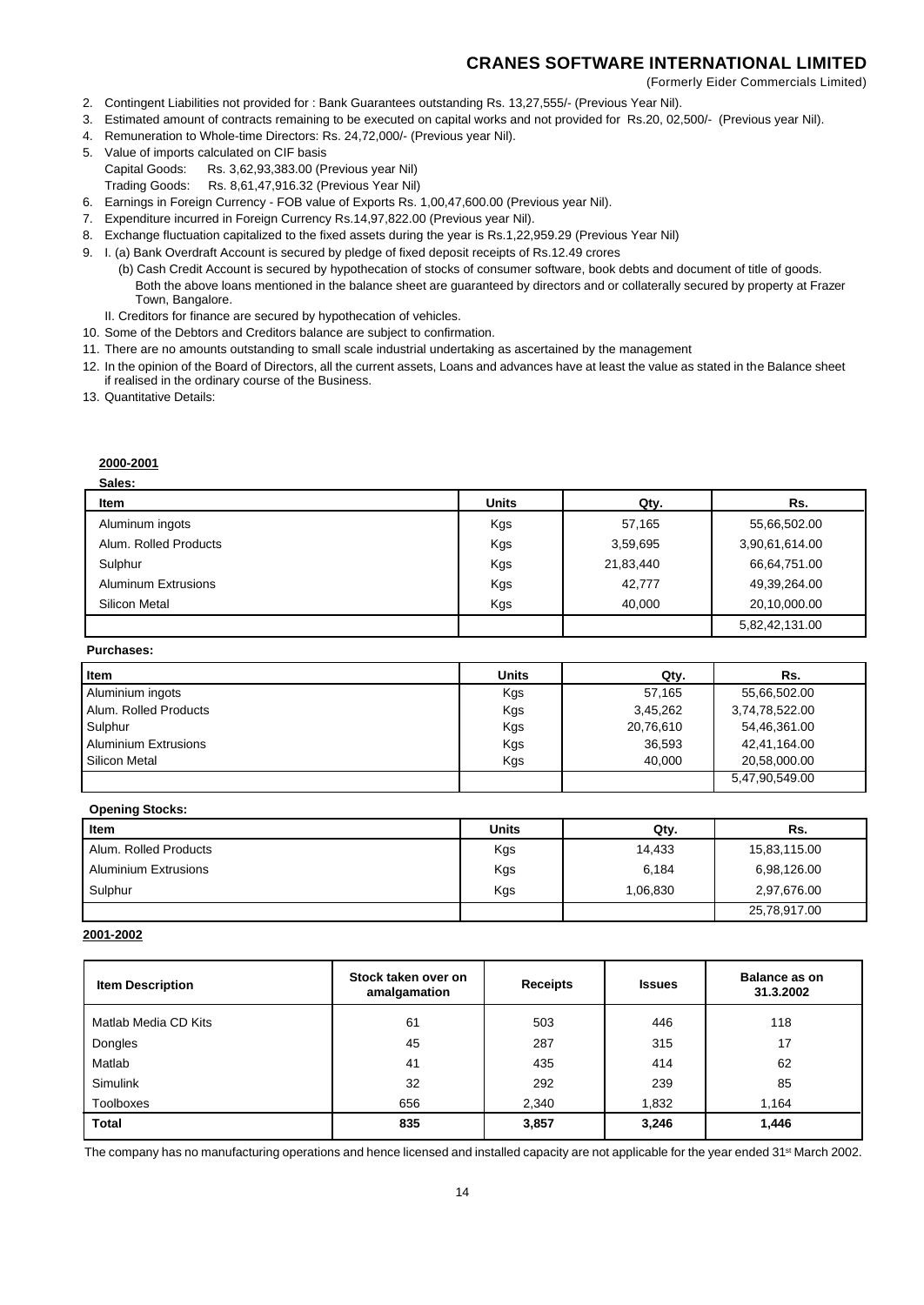## **CRANES SOFTWARE INTERNATIONAL LIMITED** (Formerly Eider Commercials Limited)

|                          | Year ended  | Previous Year |
|--------------------------|-------------|---------------|
|                          | 31.3.02     | 31.3.01       |
|                          | (ln Rs.)    | (ln Rs.)      |
| Repairs to Building      | 72,032.00   | 10,103.00     |
| Repairs to Machinery     | 83,603.00   | 6,250.00      |
| <b>Repairs to Others</b> | 1,24,084.40 | 4,047.00      |
|                          | 2,79,719.40 | 20,400.00     |

15. Auditors remuneration is for

|                                       | Year ended<br>31.3.02<br>$($ ln Rs. $)$ | Previous Year<br>31.3.01<br>(ln Rs.) |
|---------------------------------------|-----------------------------------------|--------------------------------------|
| <b>Statutory Audit</b><br>Service Tax | 98,400.00<br>4,500.00                   | 12,000.00<br>0.00                    |
|                                       | 1,02,900.00                             | 12,000.00                            |

16. Deferred Tax

i. Reserves and surplus include Deferred Tax Liabilities of Rs.1,93,12,085.00 adjusted on account of initial adoption.

ii. Deferred Tax as at the year end are attributable to the following

Deferred Tax asset

a) Carry forward Capital Loss<br>
b) Expenses allowable for tax purposes when paid<br>
Rs. 1.86,179/b) Expenses allowable for tax purposes when paid

Deferred Tax Liability:<br>a) Depreciation

b) Expenses yet to be written off in the books Rs. 13,66,043/-

Deferred tax of Rs.1,97,83,552 for the year ended 31<sup>st</sup> March 2002 is shown separately in the Profit & Loss Account for the year ended 31st March 2002.

Rs. 3,79,49,364/-

#### 17. Earnings per share :

Calculation of EPS - Basic & diluted

| 1. Net Profit before deferred tax and preference dividend | Rs. 10,18,21,803.66 |
|-----------------------------------------------------------|---------------------|
| 2. Net Profit after deferred tax and preference dividend  | Rs. 7.96.41.251.66  |
| 3. Total No. of equity shares                             | 84.22.440 Nos.      |

- 3. Total No. of equity shares
- 
- 4. EPS before deferred tax and preference dividend Rs. 12.09
- 5. EPS after deferred tax and preference dividend Rs. 9.46

#### **18. Related party Disclosures as ascertained by the management :**

| <b>Particulars</b>                                                                                                                             | <b>Subsidiaries</b> | <b>Associates</b><br>(Rs.)           | Key<br>Management<br><b>Personnel</b><br>(Rs.) | Relatives of Key<br>Management<br><b>Personnel</b><br>(Rs.) | Total<br>Related<br><b>Parties</b><br>(Rs.) |
|------------------------------------------------------------------------------------------------------------------------------------------------|---------------------|--------------------------------------|------------------------------------------------|-------------------------------------------------------------|---------------------------------------------|
| Purchases of Goods/services/software<br>Purchase of consumables and others<br>Sales of Goods<br><b>Purchase of Fixed Assets</b>                |                     | 33, 39, 755<br>45,079<br>37, 35, 837 |                                                |                                                             | 33,39,755<br>45,079<br>37, 35, 837          |
| <b>Investment in Subsidiary</b><br>Sale of Fixed Assets<br><b>Rendering of Services</b><br><b>Receiving of Services</b><br>Agency arrangements | 1,84,04,110         |                                      |                                                |                                                             | 1,84,04,110                                 |
| Leasing or hire purchase arrangements<br>Transfer of research and development<br>License agreements<br>Finance (including loans and equity     |                     |                                      |                                                |                                                             |                                             |
| contributions in cash or kind)<br>Guarantees and collaterals<br>Management contracts including for                                             |                     |                                      |                                                |                                                             |                                             |
| deputation of employees<br><b>Directors Remuneration</b><br>Balance as on 31,03,02 receivable<br>Balance as on 31.03.02 payable                | 26,994              | 24,72,000<br>1,04,240                |                                                |                                                             | 24,72,000<br>1,31,234                       |

**Note:**

#### **Names of related parties and description of relationship:**

| <b>Holding Company</b>                      |  |                                                        | Other Related Parties                              |                                              |  |  |
|---------------------------------------------|--|--------------------------------------------------------|----------------------------------------------------|----------------------------------------------|--|--|
| Subsidiaries                                |  | Systat Software, Inc.                                  | Pennar Hotel and Resorts Private Limited           | Green Paradise Land Development Limited      |  |  |
| Key Management Personnel                    |  | Soverign Granites Private Limited<br>: Mr. Asif Khader |                                                    | <b>Cranes Consulting Private Limited</b>     |  |  |
|                                             |  | Mr.Mukkaram Jan                                        | East coast Jansons Engineering Private Limited     | Orca Infotech Private Limited                |  |  |
|                                             |  | Mr.Mueed Khader                                        | Jansons Investments Private Limited                | <b>SPSS South Asia Private Limited</b>       |  |  |
|                                             |  |                                                        | Jansons Telecom Private Limited                    | Sameesha Technologies                        |  |  |
| Relatives of Key Management Personnel : Nil |  | Greenways Land Development Limited                     | Jansons                                            |                                              |  |  |
|                                             |  |                                                        | Jansons Land and Property Development Private Ltd. | Systat Software Asia Pacific Private Limited |  |  |
|                                             |  |                                                        | High Green Land Development Limited                | Keysoft Solutions Private Limited.           |  |  |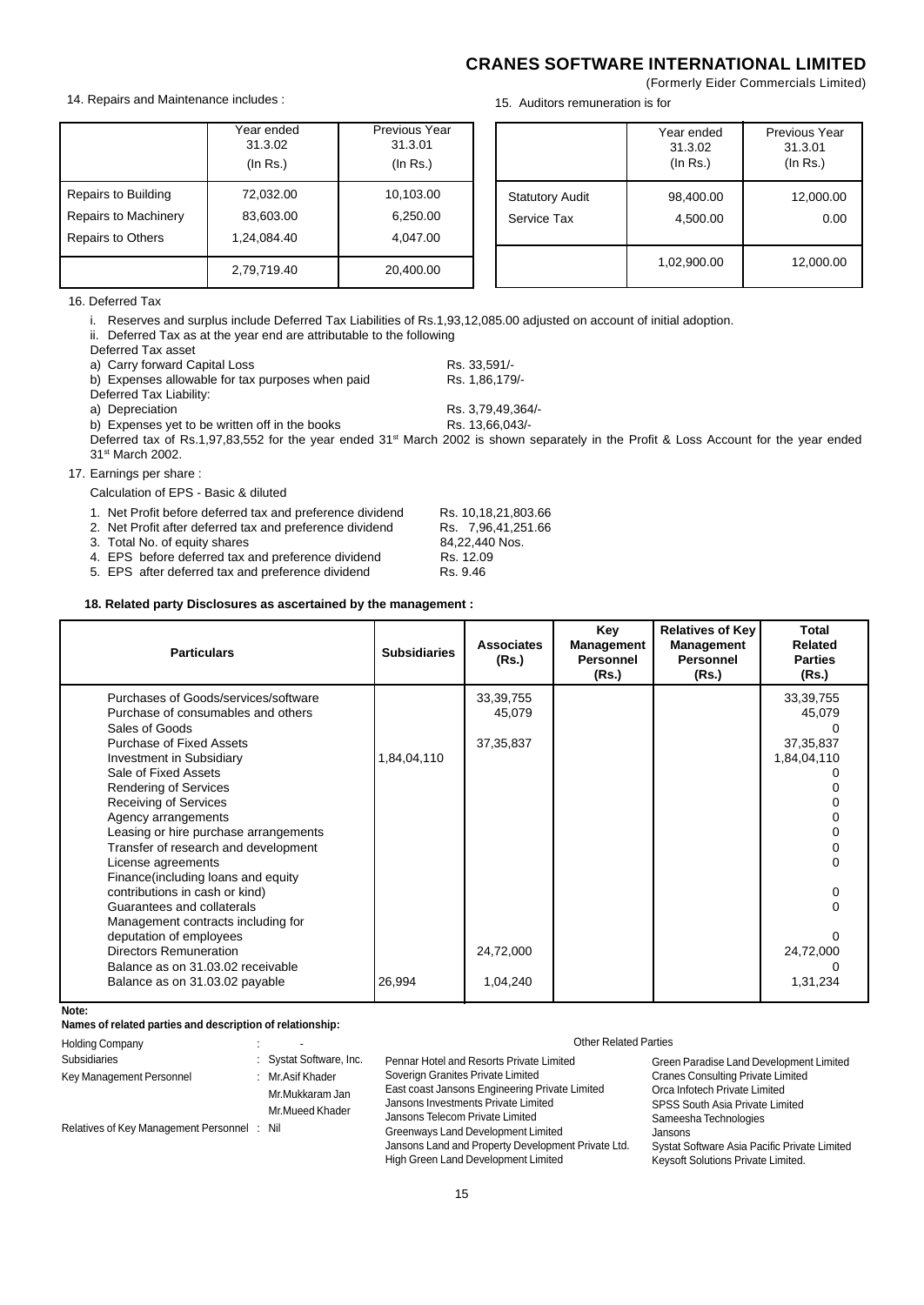(Formerly Eider Commercials Limited)

## 19. **Segment Reporting:**

|  |  |  | i) Primary Segment Information: |  |
|--|--|--|---------------------------------|--|
|--|--|--|---------------------------------|--|

| <b>Particulars</b><br>SI.<br>No.                                                                                                                                                                                                        | Year ended<br>31.03.02<br><b>Audited</b>                              | SI.<br>No. | <b>Particulars</b>                                                                                                                                                                                                                                                                                                                                                                                                                                                                | Year ended<br>31.03.02<br><b>Audited</b>                                                            |
|-----------------------------------------------------------------------------------------------------------------------------------------------------------------------------------------------------------------------------------------|-----------------------------------------------------------------------|------------|-----------------------------------------------------------------------------------------------------------------------------------------------------------------------------------------------------------------------------------------------------------------------------------------------------------------------------------------------------------------------------------------------------------------------------------------------------------------------------------|-----------------------------------------------------------------------------------------------------|
| $\mathbf{1}$<br><b>Segment Revenue:</b><br>a) Product Division<br>b) Training Division<br>c) Services & Solutions Division<br>Total<br>Less: Inter segment Revenue<br><b>Net Sales</b><br>Add: Other unallocable Income<br>Total Income | 1768.15<br>487.64<br>1013.81<br>3269.60<br>3269.60<br>5.09<br>3274.69 | 2.<br>3.   | <b>Segment Results</b><br>(Profit(+)/Loss(-) before tax and interest<br>from each segment<br>a) Product Division<br>b) Training Division<br>c) Services & Solutions Division<br>Total<br>Less : i) Interest<br>ii) Other unallocable expenditure<br>net off unallocable income<br><b>Total Profit Before Tax</b><br><b>Capital Employed</b><br>(Segment assets – Segment liabilities)<br>a) Product Division<br>b) Training Division<br>c) Services & Solutions Division<br>Total | 663.49<br>183.09<br>380.36<br>1226.94<br>99.49<br>1127.45<br>1666.78<br>459.68<br>955.77<br>3082.23 |

**Rs. in lacs**

#### **ii) Secondary Segment Information : Geographical Segment :**

| Geographical Segment :                                                                                                                    |                                                                                                            |                                           |                                                                                                                                                   |                                                | Rs. in lacs  |
|-------------------------------------------------------------------------------------------------------------------------------------------|------------------------------------------------------------------------------------------------------------|-------------------------------------------|---------------------------------------------------------------------------------------------------------------------------------------------------|------------------------------------------------|--------------|
| <b>Particulars</b>                                                                                                                        |                                                                                                            |                                           | <b>Domestic</b><br><b>Operations</b>                                                                                                              | International<br><b>Operations</b>             | <b>Total</b> |
| Segment Revenue                                                                                                                           |                                                                                                            |                                           | 3,274.69<br>121.51<br>3,396.20                                                                                                                    |                                                |              |
| Carrying amount of segment assets                                                                                                         |                                                                                                            |                                           | 4,332.63                                                                                                                                          | 1,308.42                                       | 5,641.05     |
| Additions to Fixed and intangible assets                                                                                                  |                                                                                                            |                                           | 1,044.07                                                                                                                                          |                                                | 1,044.07     |
|                                                                                                                                           | As per our report of even date<br>For S. Janardhan & Associates<br><b>Chartered Accountants</b>            |                                           |                                                                                                                                                   | For and on behalf of the Board                 |              |
| Place: Bangalore<br>Date: 28.06.2002                                                                                                      | <b>Balakrishna S. Bhat</b><br>Partner                                                                      | R. Srinivasan<br><b>Company Secretary</b> | Mukkaram Jan<br>Director                                                                                                                          | <b>Asif Khader</b><br><b>Managing Director</b> |              |
|                                                                                                                                           | <b>BALANCE SHEET ABSTRACT AND COMPANY'S GENERAL BUSINESS PROFILE</b>                                       |                                           |                                                                                                                                                   |                                                |              |
| <b>Registration Details</b><br>I.<br>Registration No.<br>State Code:<br><b>Balance Sheet Date:</b>                                        | 034886<br>11<br>02<br>31<br>03<br>Year<br>Date<br>Month                                                    | IV.<br>$+$<br>✓                           | Performance of Company (Amount in Rs. Thousands)<br>Turnover<br>Total expenditure                                                                 | 327469<br>214724                               |              |
| <b>Public Issue</b><br><b>Rights Issue</b><br>Bonus Issue<br><b>Private Placement</b>                                                     | II. Capital raised during the year (Amount in Rs. Thousands)                                               |                                           | (Please tick appropriate box + for profit, - for loss)<br>Profit/Loss before tax<br>Profit/Loss after tax<br>Earning per share in Rs.             | 112745<br>101825<br>12.09                      |              |
| <b>Total Liabilities</b><br><b>Total Assets</b>                                                                                           | III. Position of mobilisation and deployment of funds (Amount in Rs. Thousands)<br>461478<br>461478        |                                           | Dividend rate %                                                                                                                                   |                                                |              |
| <b>Sources of funds</b><br>Paid up Capital<br>Reserves & Surplus<br>Secured Loans<br><b>Unsecured Loans</b>                               | 104224<br>165876<br>180704<br>10674                                                                        | V.                                        | Generic names of three principal products/services of company<br>(as per monetary terms)<br>Item Code No.(ITC Code)<br><b>Product Description</b> | 85249009<br><b>SOFTWARE</b>                    |              |
| <b>Application of funds</b><br>Net fixed assets*<br>Investments<br>Net current assets**<br>Misc. expenditure<br><b>Accumulated Losses</b> | 170627<br>18409<br>266728<br>5714<br>*Include capital work in progress ** Including Deferred Tax liability |                                           |                                                                                                                                                   | For and on behalf of the Board                 |              |
|                                                                                                                                           |                                                                                                            |                                           |                                                                                                                                                   |                                                |              |
| Place: Bangalore<br>Date: 28.06.2002                                                                                                      |                                                                                                            | R. Srinivasan<br><b>Company Secretary</b> | Mukkaram Jan<br>Director                                                                                                                          | <b>Asif Khader</b><br><b>Managing Director</b> |              |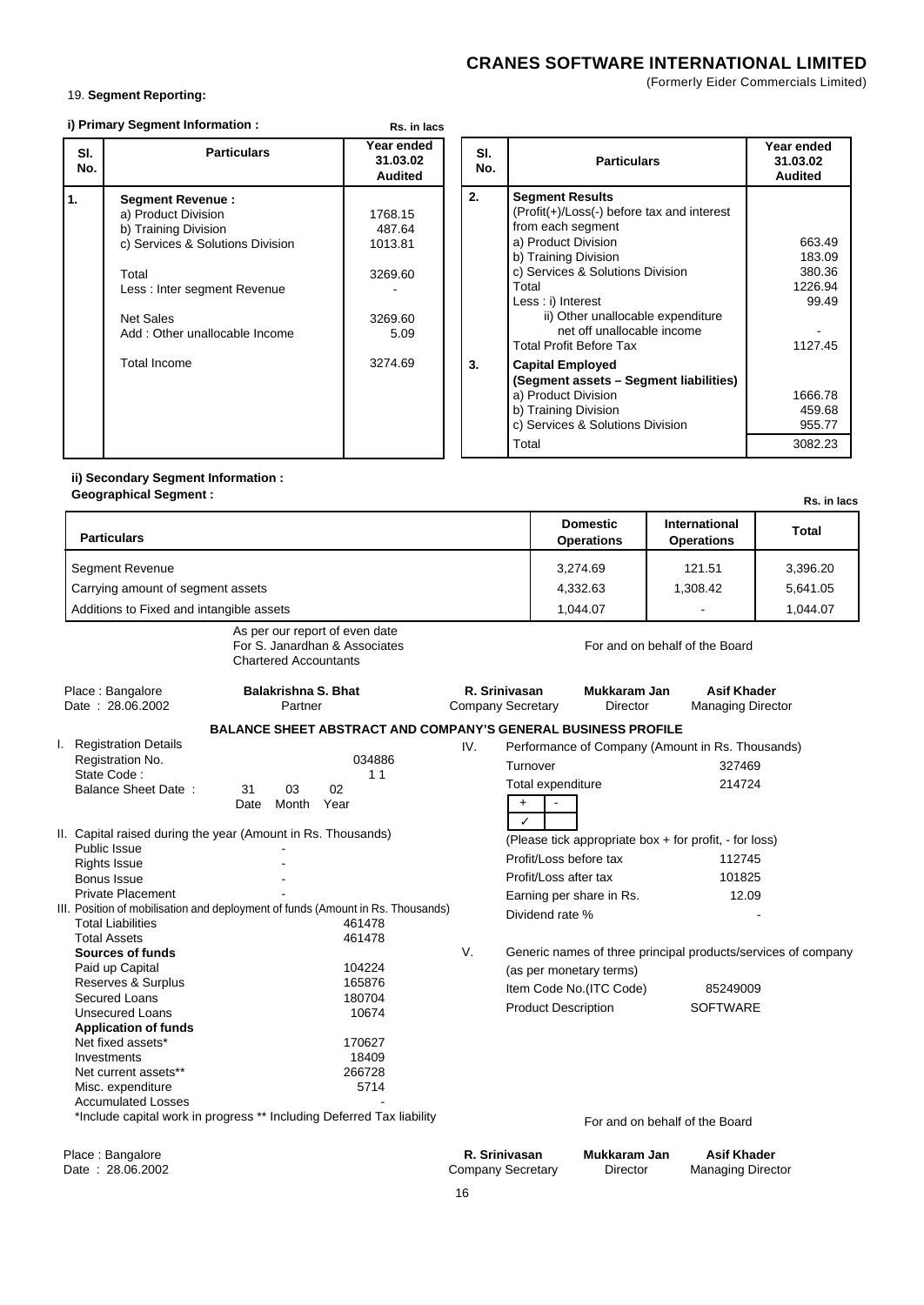(Formerly Eider Commercials Limited)

| <b>CASHELOW STATEMENT FOR THE YEAR ENDED 31ST MARCH 2002</b> |  |
|--------------------------------------------------------------|--|

|                                                                                                                                                                                                                                                                                                                                                                                    | <b>CASHFLOW STATEMENT FOR THE YEAR ENDED 31ST MARCH 2002</b>                                                      |                              |                                |                                         |
|------------------------------------------------------------------------------------------------------------------------------------------------------------------------------------------------------------------------------------------------------------------------------------------------------------------------------------------------------------------------------------|-------------------------------------------------------------------------------------------------------------------|------------------------------|--------------------------------|-----------------------------------------|
|                                                                                                                                                                                                                                                                                                                                                                                    |                                                                                                                   |                              | 31.03.2002<br>Rs.              | 31.03.2001<br>Rs.                       |
| PROFIT BEFORE TAX<br><b>Adjustments for</b>                                                                                                                                                                                                                                                                                                                                        |                                                                                                                   |                              | 112,744,803                    | 921,037                                 |
| Depreciation                                                                                                                                                                                                                                                                                                                                                                       |                                                                                                                   |                              | 32,083,609                     | 50,264                                  |
| Interest receipts (Net)                                                                                                                                                                                                                                                                                                                                                            |                                                                                                                   |                              | 9,949,465                      | 96,884                                  |
| exchange rate difference                                                                                                                                                                                                                                                                                                                                                           |                                                                                                                   |                              | (1,067,814)                    | 62,893                                  |
| Dividend Income                                                                                                                                                                                                                                                                                                                                                                    |                                                                                                                   |                              |                                | (40, 559)                               |
| (Profit)/Loss on sale of assets (Net)                                                                                                                                                                                                                                                                                                                                              |                                                                                                                   |                              | 185,228                        | (132, 972)                              |
| Profit on sale of investments                                                                                                                                                                                                                                                                                                                                                      |                                                                                                                   |                              | 94,400                         | (914, 425)                              |
| Miscellaneous expenditure written off                                                                                                                                                                                                                                                                                                                                              |                                                                                                                   |                              | 1,856,329                      |                                         |
| Adjustment relating to earlier years                                                                                                                                                                                                                                                                                                                                               |                                                                                                                   |                              | 53,422                         |                                         |
| <b>OPERATING PROFIT BEFORE WORKING CAPITAL CHANGES</b>                                                                                                                                                                                                                                                                                                                             |                                                                                                                   |                              | 155,899,442                    | 43,122                                  |
| Adjustments for                                                                                                                                                                                                                                                                                                                                                                    |                                                                                                                   |                              |                                |                                         |
| Inventories                                                                                                                                                                                                                                                                                                                                                                        |                                                                                                                   |                              | (15,682,614)                   | 2,578,917                               |
| <b>Debtors</b>                                                                                                                                                                                                                                                                                                                                                                     |                                                                                                                   |                              | (146, 954, 826)                | 18,877,353                              |
| Loans and advances                                                                                                                                                                                                                                                                                                                                                                 |                                                                                                                   |                              | 8,111,230                      |                                         |
|                                                                                                                                                                                                                                                                                                                                                                                    |                                                                                                                   |                              | (7, 180, 449)                  |                                         |
| Miscellaneous expenditure                                                                                                                                                                                                                                                                                                                                                          |                                                                                                                   |                              |                                |                                         |
| Liabilities excluding Interest accrued and dividend<br><b>NET CHANGES IN WORKING CAPITAL</b>                                                                                                                                                                                                                                                                                       |                                                                                                                   |                              | 26,963,194                     | (25,055,546)                            |
| <b>CASH GENERATED FROM OPERATION</b>                                                                                                                                                                                                                                                                                                                                               |                                                                                                                   |                              | (134, 743, 465)<br>21,155,977  | (3,599,276)<br>(3, 556, 154)            |
|                                                                                                                                                                                                                                                                                                                                                                                    |                                                                                                                   |                              | (23, 505, 542)                 |                                         |
| Interest paid                                                                                                                                                                                                                                                                                                                                                                      |                                                                                                                   |                              |                                | (124,960)                               |
| Interest receipts                                                                                                                                                                                                                                                                                                                                                                  |                                                                                                                   |                              | 11,945,011                     | 28,076                                  |
| Direct taxes paid                                                                                                                                                                                                                                                                                                                                                                  |                                                                                                                   |                              | (4, 122, 008)                  | (553, 533)                              |
| <b>NET CASH FROM OPERATING ACTIVITIES (A)</b>                                                                                                                                                                                                                                                                                                                                      |                                                                                                                   |                              | 5,473,438                      | (4,206,571)                             |
| <b>CASH FLOW FROM INVESTMENT ACTIVITIES</b>                                                                                                                                                                                                                                                                                                                                        |                                                                                                                   |                              |                                |                                         |
| Purchase of fixed assets                                                                                                                                                                                                                                                                                                                                                           |                                                                                                                   |                              | (104, 914, 211)                |                                         |
| Sale of fixed assets                                                                                                                                                                                                                                                                                                                                                               |                                                                                                                   |                              | 799,547                        | 1,345,340                               |
| Dividend Received                                                                                                                                                                                                                                                                                                                                                                  |                                                                                                                   |                              |                                | 40,559                                  |
| Sale of Investment                                                                                                                                                                                                                                                                                                                                                                 |                                                                                                                   |                              | 354,000                        | 1,487,211                               |
| Purchase of investment                                                                                                                                                                                                                                                                                                                                                             |                                                                                                                   |                              | (18, 404, 110)                 |                                         |
| NET CASH USED IN INVESTMENT ACTIVITIES (B)                                                                                                                                                                                                                                                                                                                                         |                                                                                                                   |                              | (122, 164, 774)                | 2,873,110                               |
| <b>FOREIGN EXCHANGE DIFFERENCE (C)</b>                                                                                                                                                                                                                                                                                                                                             |                                                                                                                   |                              |                                | (62, 893)                               |
| <b>CASH FLOW FROM FINANCIAL ACTIVITIES</b>                                                                                                                                                                                                                                                                                                                                         |                                                                                                                   |                              |                                |                                         |
| Net Increase/(Decrease) in borrowings                                                                                                                                                                                                                                                                                                                                              |                                                                                                                   |                              | 148,892,091                    |                                         |
| Increase in Share Capital                                                                                                                                                                                                                                                                                                                                                          |                                                                                                                   |                              | 25,635,200                     |                                         |
| Share premium                                                                                                                                                                                                                                                                                                                                                                      |                                                                                                                   |                              | 8,452,800                      |                                         |
| <b>Unsecured Loans</b>                                                                                                                                                                                                                                                                                                                                                             |                                                                                                                   |                              | (2, 149, 556)                  |                                         |
| <b>CASH GENERATED FROM FINANCING ACTIVITIES (D)</b>                                                                                                                                                                                                                                                                                                                                |                                                                                                                   |                              | 180,830,535                    | $\overline{0}$                          |
|                                                                                                                                                                                                                                                                                                                                                                                    |                                                                                                                   |                              | 64,139,199                     | (1,396,354)                             |
| NET INCREASE IN CASH AND CASH EQUIVALENTS (A+B+C+D)                                                                                                                                                                                                                                                                                                                                |                                                                                                                   |                              | 64,139,199                     | (1,396,354)                             |
| Opening Balance - Cash & Cash equivalents                                                                                                                                                                                                                                                                                                                                          |                                                                                                                   |                              | 65,609,596                     | 1,436,996                               |
| Closing balance - Cash & Cash Equivalents                                                                                                                                                                                                                                                                                                                                          |                                                                                                                   |                              | 129,748,795                    | 40,642                                  |
|                                                                                                                                                                                                                                                                                                                                                                                    |                                                                                                                   |                              |                                |                                         |
|                                                                                                                                                                                                                                                                                                                                                                                    |                                                                                                                   |                              | For and on behalf of the Board |                                         |
| Place: Bangalore                                                                                                                                                                                                                                                                                                                                                                   | R. Srinivasan                                                                                                     |                              | Mukkaram Jan                   | Asif Khader                             |
| Date: 28.06.2002                                                                                                                                                                                                                                                                                                                                                                   | Company Secretary                                                                                                 | Director                     |                                | <b>Managing Director</b>                |
|                                                                                                                                                                                                                                                                                                                                                                                    |                                                                                                                   | <b>AUDITORS' CERTIFICATE</b> |                                |                                         |
| We have verified the above cash flow statement of Cranes Software International Ltd. (formerly Eider Commercials Ltd.) derived from the<br>Audited Financial Statements for the year ended 31st March 2002 and 31st March 2001 and found the same to be drawn in accordance<br>therewith and also with the requirement of clauses 32 of the Listing Agreement with Stock Exchangs. |                                                                                                                   |                              |                                | For Janardhan & Associates              |
|                                                                                                                                                                                                                                                                                                                                                                                    |                                                                                                                   |                              |                                | <b>Chartered Accountants</b>            |
| Place: Bangalore<br>Date: 28.06.2002                                                                                                                                                                                                                                                                                                                                               |                                                                                                                   |                              |                                | Balakrishna S. Bhat<br>Partner          |
| STATEMENT PURSUANT TO SECTION 212 OF THE COMPANIES ACT, 1956, RELATING TO COMPANY'S INTEREST IN SUBSIDIARY COMPANIES                                                                                                                                                                                                                                                               |                                                                                                                   |                              |                                |                                         |
|                                                                                                                                                                                                                                                                                                                                                                                    |                                                                                                                   |                              |                                |                                         |
| 1. Name of Subsidiary Company                                                                                                                                                                                                                                                                                                                                                      |                                                                                                                   |                              |                                | Systat Software, Inc.                   |
| 2. The Financial year of the Subsidiary Company ended on<br>3. a. Number of shares held                                                                                                                                                                                                                                                                                            |                                                                                                                   |                              |                                | March 31, 2002                          |
| b. Extent of interest of holding company at the end of financial year of the subsidiary company                                                                                                                                                                                                                                                                                    |                                                                                                                   |                              |                                | 3,90,000 shares of USD 1/- each<br>100% |
| 4. The net aggregate amount of the subsidiary company (profit/loss) so far as it concerns the members                                                                                                                                                                                                                                                                              |                                                                                                                   |                              |                                |                                         |
| of the holding company                                                                                                                                                                                                                                                                                                                                                             |                                                                                                                   |                              |                                |                                         |
| a. Not dealt within the holding company's accounts                                                                                                                                                                                                                                                                                                                                 |                                                                                                                   |                              |                                |                                         |
| i. For the financial year ended 31 <sup>st</sup> March 2002                                                                                                                                                                                                                                                                                                                        |                                                                                                                   |                              |                                | (Rs.29.65 Lacs)                         |
|                                                                                                                                                                                                                                                                                                                                                                                    | ii. For the previous financial years of the subsidiary companies since it became the holding Company's subsidiary |                              |                                |                                         |
| b. Dealt in holding Company's accounts:                                                                                                                                                                                                                                                                                                                                            |                                                                                                                   |                              |                                |                                         |
| i. For the financial year ended 31 <sup>st</sup> March 2002                                                                                                                                                                                                                                                                                                                        |                                                                                                                   |                              |                                |                                         |
|                                                                                                                                                                                                                                                                                                                                                                                    | ii. For the previous financial years of subsidiary companies since it became the holding company's subsidiary     |                              |                                |                                         |
|                                                                                                                                                                                                                                                                                                                                                                                    |                                                                                                                   |                              |                                | For and on behalf of the Board          |
| Place: Bangalore                                                                                                                                                                                                                                                                                                                                                                   |                                                                                                                   | R. Srinivasan                | Mukkaram Jan                   | <b>Asif Khader</b>                      |
|                                                                                                                                                                                                                                                                                                                                                                                    |                                                                                                                   |                              |                                |                                         |
| Date: 28.06.2002                                                                                                                                                                                                                                                                                                                                                                   |                                                                                                                   | <b>Company Secretary</b>     | Director                       | <b>Managing Director</b>                |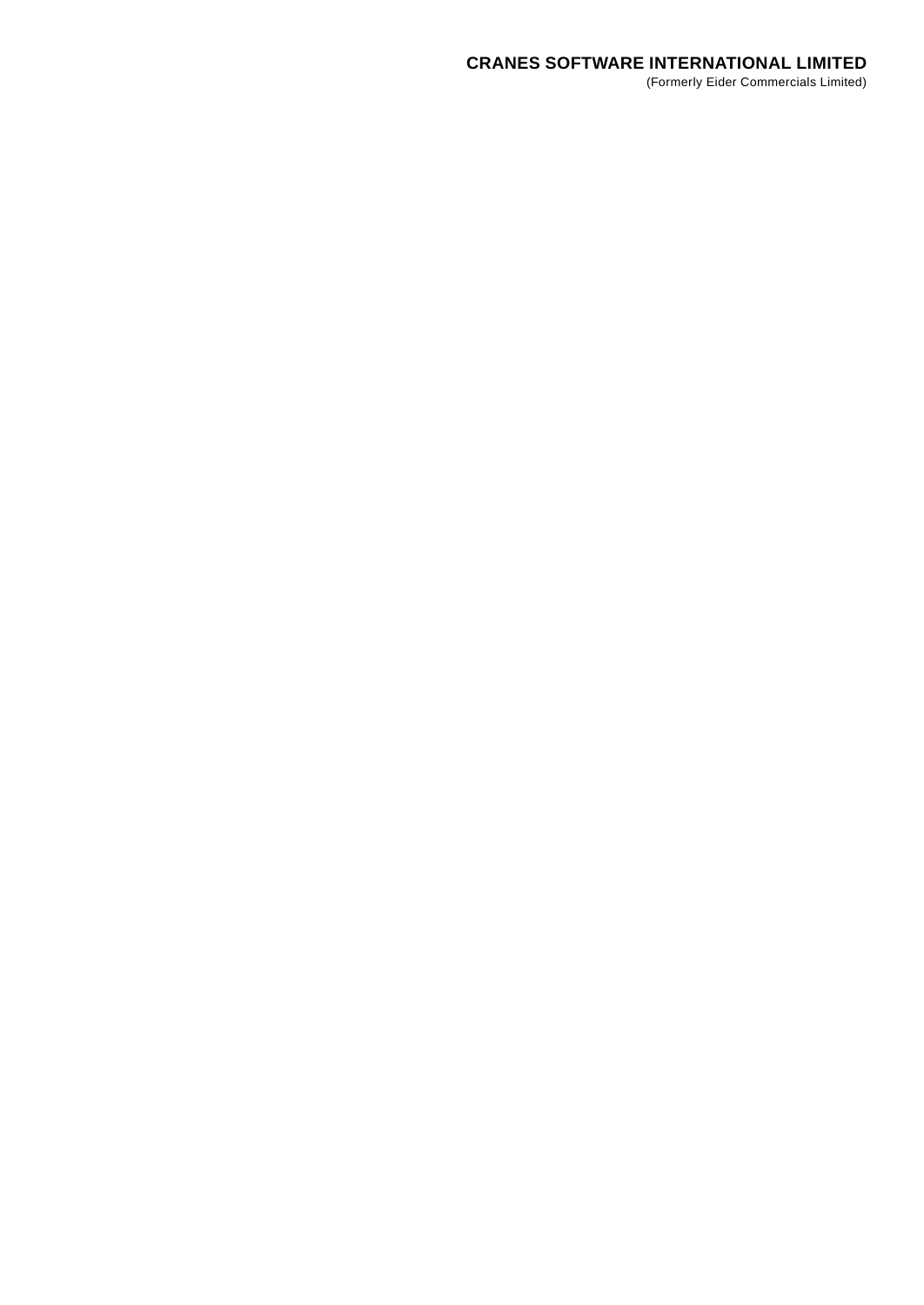## **Consolidated Auditors' Report**

We have examined the attached Consolidated Balance Sheet of M/s Cranes Software International Limited, Bangalore and its subsidiary as at 31st March, 2002, and the Consolidated Profit and Loss Account for the year then ended.

These financial statements are the responsibility of the company's management. Our responsibility is to express an opinion on these financial statements based on our audit. We conducted our audit in accordance with the generally accepted auditing standards in India. These standards require that we plan and perform the audit to obtain reasonable assurance whether the financial statements are prepared, in all material respects, in accordance with an identified financial reporting framework and are free of material misstatements. An audit includes, examining on a test basis, evidence supporting the amounts and disclosures in the financial statements. An audit also includes assessing the accounting principles used and significant estimates made by management, as well as evaluating the overall financial statements. We believe that our audit provides a reasonable basis for our opinion.

We did not audit the financial statements of the subsidiary, whose financial statements reflect total assets of US\$ 651,189 as at 31st March, 2002 and total revenues of US\$ 254,315 for the year then ended. These financial statements have been audited by other Auditor whose report has been furnished to us, and our opinion, insofar as it relates to the amounts included in respect of the subsidiary, is based solely on the report of the other auditor.

We report that the consolidated financial statements have been prepared by the Company in accordance with the requirements of Accounting Standard (AS) 21, Consolidated Financial Statements, issued by the Institute of Chartered Accountants of India and on the basis of the separate audited financial statements of M/s Cranes Software International Limited and its subsidiary included in the Consolidated Financial Statements.

On the basis of the information and explanation given to us and on the consideration of the separate audit reports on individual audited financial statements of M/s Cranes Software International Limited and its aforesaid subsidiary, we are of the opinion that:

- a. the Consolidated Balance Sheet gives a true and fair view of the consolidated state of affairs of M/s Cranes Software International Limited and its subsidiary as at 31st March, 2002; and
- b. the Consolidated Profit and Loss Account, gives a true and fair view of the consolidated results of operations of M/s Cranes Software International Limited and its subsidiary for the year then ended.

For **S. Janardhan & Associates** Chartered Accountants

Date : 28.06.2002Partner

Place : Bangalore **(Balakrishna S.Bhat)**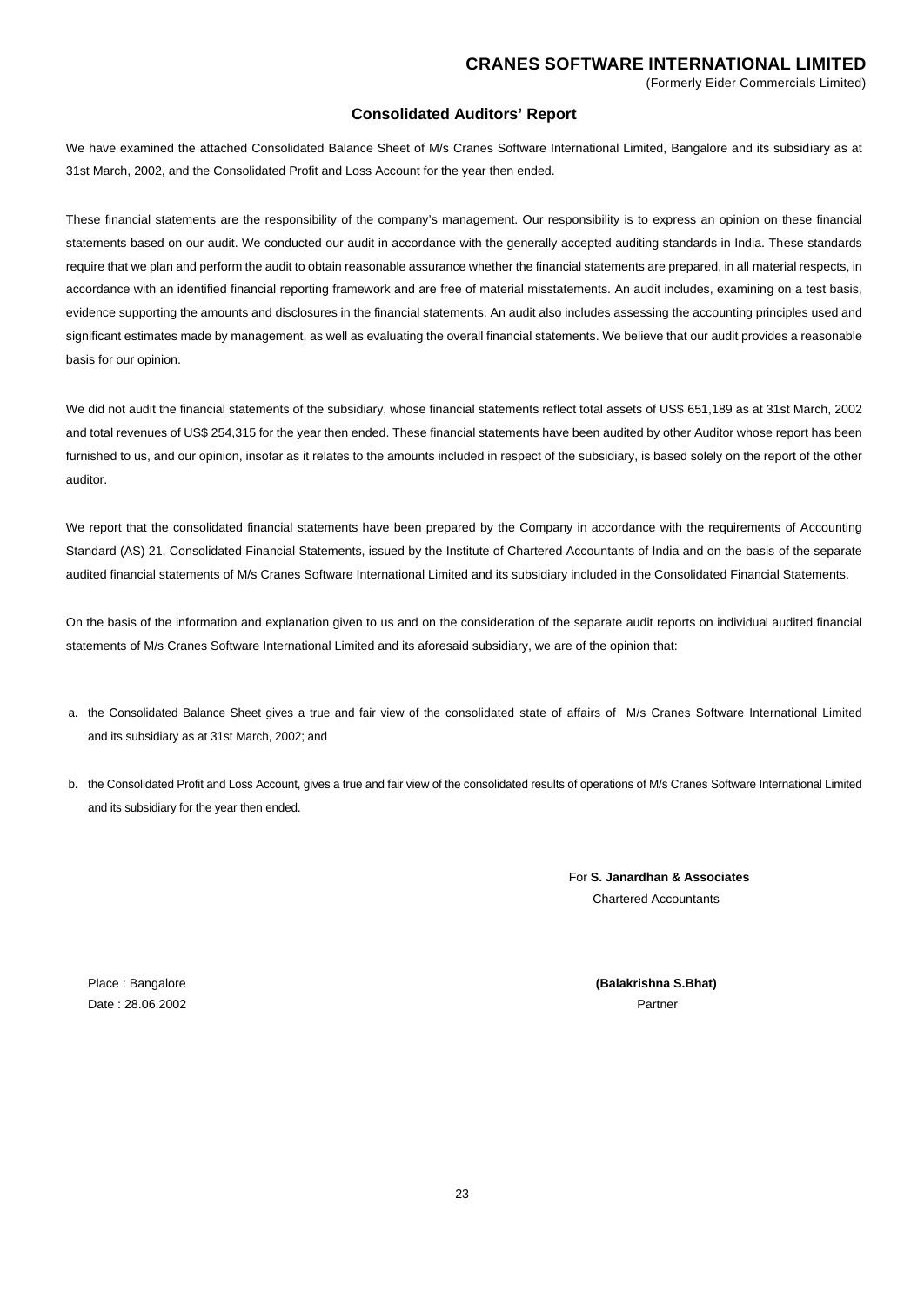(Formerly Eider Commercials Limited)

## **BALANCE SHEET AS AT 31ST MARCH 2002**

| SI.<br>No.               | <b>Particulars</b>                                                                                              | Sch<br>No.                     | Year ended<br>31.3.2002<br>Rs.                                                       | Year ended<br>31.3.2002<br>Rs. |
|--------------------------|-----------------------------------------------------------------------------------------------------------------|--------------------------------|--------------------------------------------------------------------------------------|--------------------------------|
| Τ.<br>$\mathbf{1}$       | <b>SOURCES OF FUNDS</b><br><b>Shareholders' Funds:</b>                                                          |                                |                                                                                      |                                |
| (a)<br>(b)               | Capital<br>Reserves and Surplus                                                                                 | 1<br>$\mathbf{2}$              | 104,224,400.00<br>165,352,665.47                                                     | 269,577,065.47                 |
| 2                        | <b>Loan Funds</b>                                                                                               |                                |                                                                                      |                                |
| (a)<br>(b)               | Secured Loans<br><b>Unsecured Loans</b>                                                                         | 3<br>4                         | 180,704,159.96<br>10,673,373.00                                                      | 191,377,532.96                 |
|                          | <b>TOTAL</b>                                                                                                    |                                |                                                                                      | 460,954,598.43                 |
| Ш.<br>$\mathbf{1}$       | <b>APPLICATION OF FUNDS</b><br><b>Fixed Assets</b>                                                              |                                |                                                                                      |                                |
| (a)<br>(b)<br>(c)<br>(d) | <b>Gross Block</b><br>Less : Depreciation<br>Net Block<br>Capital Work in Progress                              | 5                              | 237,414,112.75<br>48,703,158.45                                                      | 188,710,954.30<br>2,600,000.00 |
| 2                        | <b>Investments</b>                                                                                              | 6                              |                                                                                      | 5,000.00                       |
| 3                        | <b>Current Assets, Loans &amp; Advances:</b>                                                                    |                                |                                                                                      |                                |
| (a)<br>(b)<br>(c)<br>(d) | Inventories<br><b>Sundry Debtors</b><br>Cash and Bank Balances<br>Loans and Advances                            | $\overline{7}$<br>8<br>9<br>10 | 22,683,000.00<br>186,254,123.97<br>132,667,064.13<br>31,191,197.59<br>372,795,385.69 |                                |
|                          | <b>Less: Current Liabilities &amp; Provisions</b>                                                               | 11                             |                                                                                      |                                |
| (a)<br>(b)               | <b>Current Liabilities</b><br>Provisions                                                                        |                                | 58,631,427.34<br>12,142,454.00<br>70,773,881.34                                      |                                |
|                          | <b>Net Current Assets</b>                                                                                       |                                |                                                                                      | 302,021,504.35                 |
| 4                        | Deferred Tax (Liability) / Asset                                                                                |                                |                                                                                      | (38,096,748.32)                |
| $\mathbf 5$              | <b>Miscellaneous Expenditure:</b><br>(To the extent not written off or adjusted)                                | 12                             |                                                                                      | 5,713,888.10                   |
|                          | <b>TOTAL</b>                                                                                                    |                                |                                                                                      | 460,954,598.43                 |
|                          | Notes to Accounts & Significant Accounting Policies<br>(Schedule Nos.1 to 19 form an integral part of accounts) | 19                             |                                                                                      |                                |

As per our report of even date For S. Janardhan & Associates For and on behalf of the Board Chartered Accountants

Place : Bangalore **Balakrishna S. Bhat R. Srinivasan Mukkaram Jan Asif Khader**<br>Date : 28.06.2002 Partner **Primer Company Secretary Director** Managing Director

Company Secretary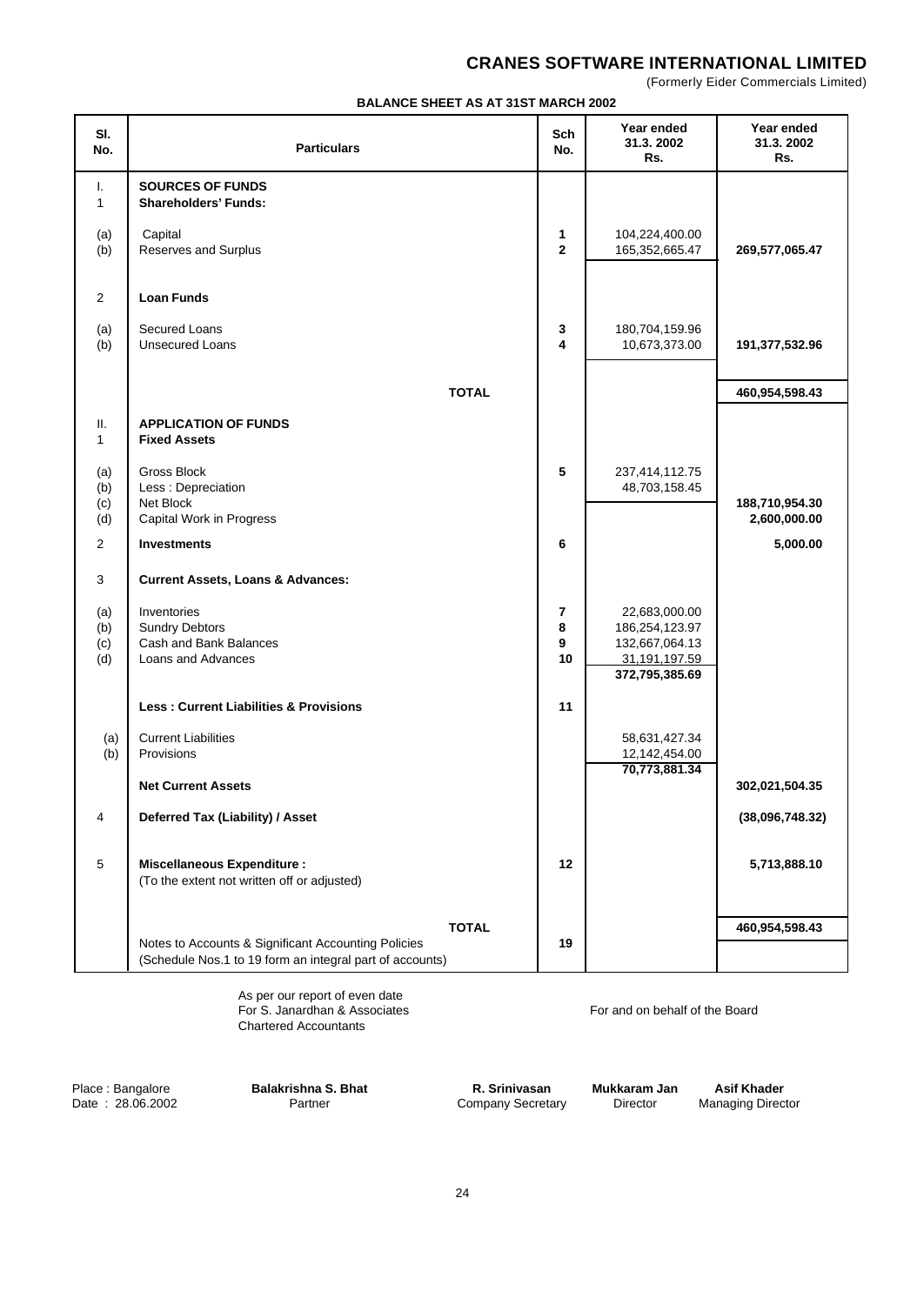(Formerly Eider Commercials Limited)

|  | <b>PROFIT AND LOSS ACCOUNT FOR THE YEAR ENDED 31ST MARCH 2002</b> |  |  |  |
|--|-------------------------------------------------------------------|--|--|--|
|--|-------------------------------------------------------------------|--|--|--|

| <b>Particulars</b>                                                                                              | Sch<br>No. | Year ended<br>31.3.2002<br>Rs. | Year ended<br>31.3.2002<br>Rs. |
|-----------------------------------------------------------------------------------------------------------------|------------|--------------------------------|--------------------------------|
| <b>INCOME</b>                                                                                                   |            |                                |                                |
| <b>Sales</b>                                                                                                    | 13         | 336,244,779.90                 |                                |
| Other Incomes                                                                                                   | 14         | 3,361,577.00                   |                                |
|                                                                                                                 |            |                                | 339,606,356.90                 |
| <b>EXPENDITURE</b>                                                                                              |            |                                |                                |
|                                                                                                                 |            |                                |                                |
| Cost of Goods Sold                                                                                              | 15         | 72,633,881.38                  |                                |
| <b>Personnel Expenses</b><br><b>Administrative Expenses</b>                                                     | 16<br>17   | 39,749,982.96<br>75,344,730.30 |                                |
| Interest and Financial Charges (Net)                                                                            | 18         | 9,963,322.47                   |                                |
| Depreciation                                                                                                    |            | 32,134,065.93                  |                                |
|                                                                                                                 |            |                                | 229,825,983.04                 |
|                                                                                                                 |            |                                |                                |
| <b>NET PROFIT BEFORE TAX</b>                                                                                    |            |                                | 109,780,373.86                 |
| Less: Provision for Income Tax                                                                                  |            |                                | 10,920,000.00                  |
| <b>NET PROFIT AFTER TAX</b>                                                                                     |            |                                | 98,860,373.86                  |
| Add : Prior period adjustment                                                                                   |            |                                | 53,422.00                      |
| Less: Provision for deferred tax                                                                                |            |                                | 18,784,663.32                  |
| Less : Preference Dividend                                                                                      |            |                                | 2,400,000.00                   |
| Balance B/f from previous year                                                                                  |            |                                | 3,918,200.60                   |
| <b>Balance Carried to Balance Sheet</b>                                                                         |            |                                | 81,647,333.14                  |
| Notes to Accounts & Significant Accounting Policies<br>(Schedule Nos.1 to 19 form an integral part of accounts) | 19         |                                |                                |

As per our report of even date For S. Janardhan & Associates For and on behalf of the Board Chartered Accountants

Place : Bangalore **Balakrishna S. Bhat R. Srinivasan Mukkaram Jan Asif Khader** Date : 28.06.2002 **Balakrishna S. Bhat** Company Secretary Director Managing Director

Partner **Company Secretary** Director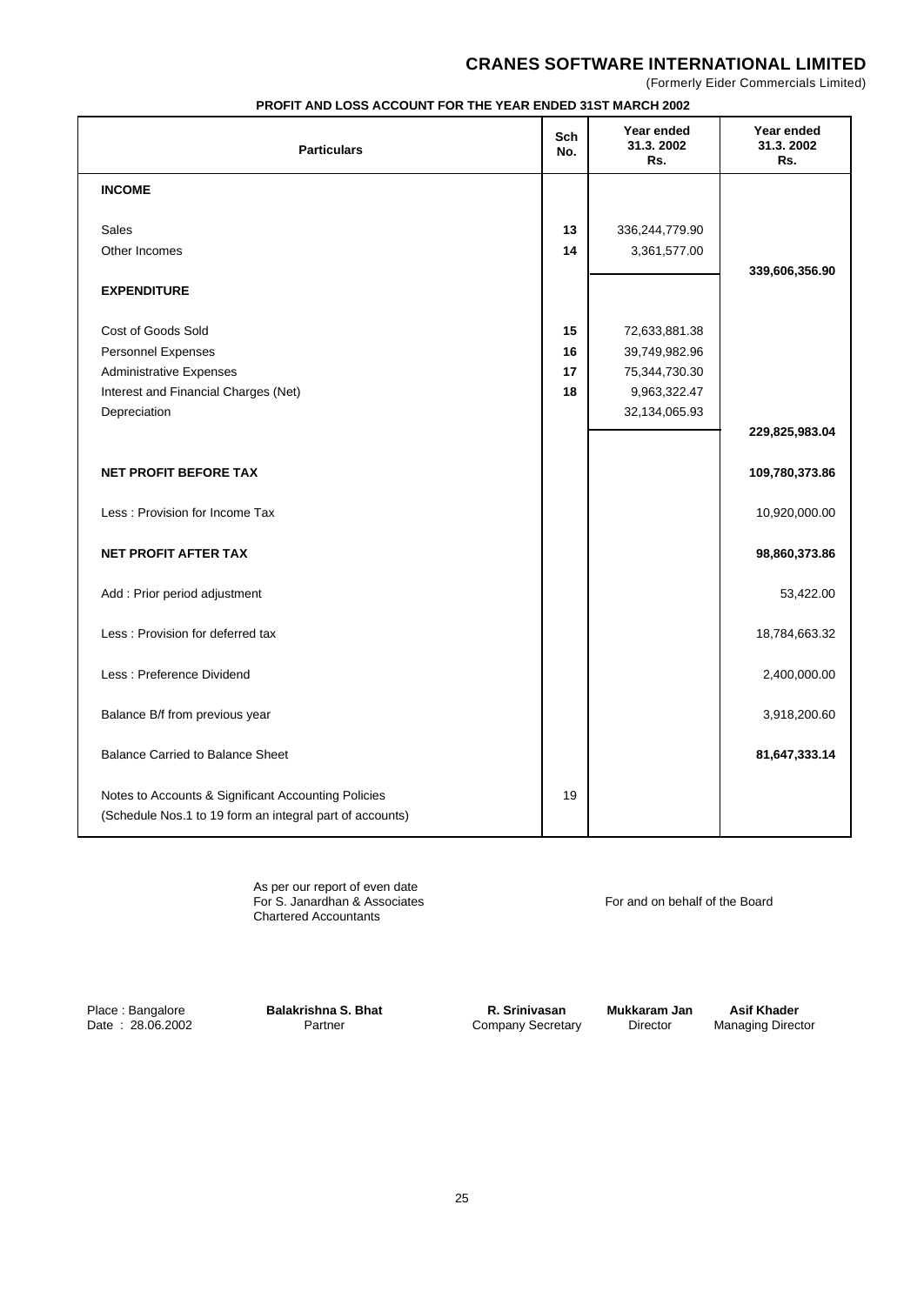(Formerly Eider Commercials Limited)

## **SCHEDULES ANNEXED TO AND FORMING PART OF BALANCE SHEET AS AT 31ST MARCH 2002**

| <b>Particulars</b>                                                                                                                                                                                                                               | Year ended<br>31.3.2002<br>Rs.                                            |
|--------------------------------------------------------------------------------------------------------------------------------------------------------------------------------------------------------------------------------------------------|---------------------------------------------------------------------------|
| <b>SCHEDULE NO.1 SHARE CAPITAL:</b>                                                                                                                                                                                                              |                                                                           |
| <b>AUTHORISED:</b><br>90,00,000 Equity Shares of Rs.10/- each<br>(P.Y. 2,50,000 Equity Shares of Rs.10/- each)                                                                                                                                   | 90,000,000.00                                                             |
| 2,00,000 Preference Shares of Rs.100/- each<br>(P.Y. NIL)                                                                                                                                                                                        | 20,000,000.00                                                             |
|                                                                                                                                                                                                                                                  | 110,000,000.00                                                            |
| <b>ISSUED, SUBSCRIBED &amp; PAID-UP:</b><br>84,22,440 Equity Shares of Rs. 10/- each.<br>(81,82,440 Equity shares were issued pursuant to the scheme of<br>amalgamation of the erstwhile Cranes Software International Ltd<br>with the Company). | 84,224,400.00                                                             |
| (P.Y. 2,40,000 equity Shares of Rs.10/- each fully paid up<br>in cash)                                                                                                                                                                           |                                                                           |
| 2,00,000 Preference Shares of Rs.100/- each<br>(2,00,000 preference shares were issued pursuant to the scheme of<br>amalgamation of the erstwhile Cranes Software International Ltd<br>with the Company)<br>(P.Y. NIL)                           | 20,000,000.00                                                             |
| <b>TOTAL</b>                                                                                                                                                                                                                                     | 104,224,400.00                                                            |
| <b>SCHEDULE NO.2: RESERVES AND SURPLUS:</b><br>a) General Reserve<br>Add: Transfer on amalgamation<br>Surplus in P&L Account<br>Less : Deferred tax provision on initial adoption                                                                | 0.00<br>22,090,925.29<br>81,647,333.14<br>103,738,258.43<br>19,312,085.00 |
| b) Share Premium Account                                                                                                                                                                                                                         | 84,426,173.43<br>80,452,800.00                                            |
| c) Capital Reserve                                                                                                                                                                                                                               | 473,692.04                                                                |
| <b>TOTAL</b>                                                                                                                                                                                                                                     | 165,352,665.47                                                            |
| <b>SCHEDULE NO.3: SECURED LOANS:</b><br>(Refer note no.6)<br>I. Jammu & Kashmir Bank Ltd.                                                                                                                                                        |                                                                           |
| (i)Overdraft Account<br>(ii) Cash Credit Account                                                                                                                                                                                                 | 130,804,675.93<br>47,778,823.03                                           |
| II. Kotak Mahindra Primus Ltd.<br>III. ICICI Bank Ltd.<br>IV. Standard Chartered Bank                                                                                                                                                            | 462,300.00<br>446,502.00<br>1,211,859.00                                  |
| <b>TOTAL</b>                                                                                                                                                                                                                                     | 180,704,159.96                                                            |
| <b>SCHEDULE NO.4: UNSECURED LOANS:</b><br>Loan from Scheduled Banks                                                                                                                                                                              |                                                                           |
| Inter Corporate Deposit                                                                                                                                                                                                                          | 5,323,373.00<br>5,350,000.00                                              |
| <b>TOTAL</b>                                                                                                                                                                                                                                     | 10,673,373.00                                                             |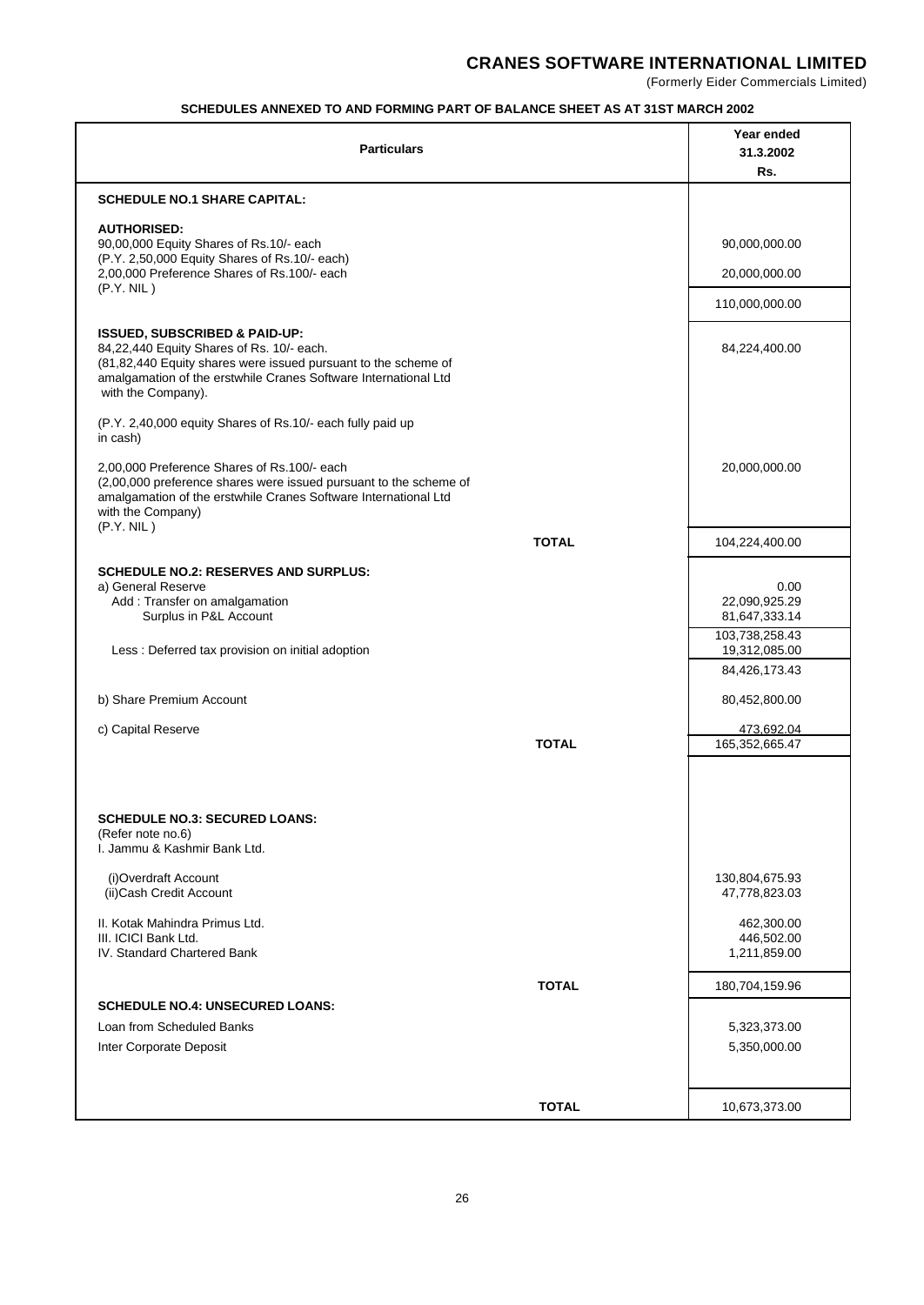| ٠<br>ı |
|--------|
| ĺ<br>I |
|        |
|        |
|        |
|        |
|        |
|        |
|        |
|        |
|        |
| í      |
| ı      |
|        |

| SCHEDULE NO.5 : FIXED ASSETS |                          |                                  |                                |                  |                              |                         |                                  |                           |                           |                          |                    | in Rs.             |
|------------------------------|--------------------------|----------------------------------|--------------------------------|------------------|------------------------------|-------------------------|----------------------------------|---------------------------|---------------------------|--------------------------|--------------------|--------------------|
|                              |                          |                                  | GROSS BLOCK                    |                  |                              |                         |                                  | <b>DEPRECIATION BLOCK</b> |                           |                          | <b>NET BLOCK</b>   |                    |
| <b>PARTICULARS</b>           | 31.3.01<br>as on<br>Cost | on Amalgam-<br>Addition<br>ation | Addition<br>the year<br>during | <b>Deletions</b> | 31.03.2002<br>as on<br>Total | 31.3.01 <br><b>Upto</b> | Addition on<br>Amalgam-<br>ation | For the year              | Depreciation<br>Withdrawn | 31.3.02<br>Total<br>upto | 31.3.02<br>٩S<br>5 | 31.3.01<br>٩S<br>ã |
| FURNITURE & FIXTURES         | 0.00                     | 14,831,146.53                    | 1,363,965.00                   | 0.00             | 16,195,111.53                |                         | $0.00$   1,251,469.51            | 1,503,484.98              | 0.00                      | 2,754,954.49             | 13,440,157.04      | 0.00               |
| <b>COMPUTERS</b>             | 0.00                     | 27,184,007.25                    | 32,972,471.65                  | 0.00             | 60, 156, 478.90              |                         | $0.00$ 4,612,395.75              | 11,734,487.46             | 0.00                      | 16,346,883.21            | 43,809,595.69      | 0.00               |
| COMPUTER SOFTWARE            | 0.00                     | 56,744,305.40                    | 62,173,446.50                  | 0.00             | 118,917,751.90               | 0.00                    | 6,604,837.50                     | 17,620,628.47             | 0.00                      | 27,948,340.97            | 90,969,410.93      | 0.00               |
| PLANT & MACHINERY            | 0.00                     | 8,280,892.50                     | 2,890,483.92                   | 33,100.00        | 11, 138, 276.42              | 0.00                    | 431, 142.42                      | 630,874.21                | 8,928.00                  | 1,053,088.63             | 10,085,187.79      | 0.00               |
| VEHICLE                      | 0.00                     | 3,368,390.79                     | 3,159,155.00                   | 1,826,088.79     | 4,701,457.00                 | $\overline{0.00}$       | 820,785.38                       | 644,590.80                | 865,485.03                | 599,891.15               | 4,101,565.85       | 0.00               |
| LAND                         | 0.00                     | 0.00                             | 26,305,037.00                  | 0.00             | 26,305,037.00                | 0.00                    | 0.00                             | 0.00                      | 0.00                      | 0.00                     | 26,305,037.00      | 0.00               |
| <b>TOTAL</b>                 | 0.00                     | 110,408,742.47                   | 128,864,559.07                 | 1,859,188.79     | 237,414,112.75               | 0.00                    | 13,720,630.56                    | 32, 134, 065.93           | 874,413.03                | 48,703,158.45            | 188,710,954.29     | 0.00               |
| PREVIOUS YEAR                | $\equiv$                 | ž                                | $\equiv$                       | $\equiv$         | $\equiv$                     | ă                       | $\equiv$                         | $\equiv$                  | $\equiv$                  | $\equiv$                 | $\equiv$           | $\equiv$           |
|                              |                          |                                  |                                |                  |                              |                         |                                  |                           |                           |                          |                    |                    |

NOTE :

Additions as at 1st October 2000, after adjustments, pursuant to the Scheme of amalgamation of the erstwhile Cranes Software International Ltd with the Company (Refer No.7.1 of notes to accounts) Additions as at 1st October 2000, after adjustments, pursuant to the Scheme Scheme of amalgamation of the erstwhile Cranes Software International Ltd with the Company (Refer No.7.1 of notes to accounts)

# **CRANES SOFTWARE INTERNATIONAL LIMITED**

(Formerly Eider Commercials Limited)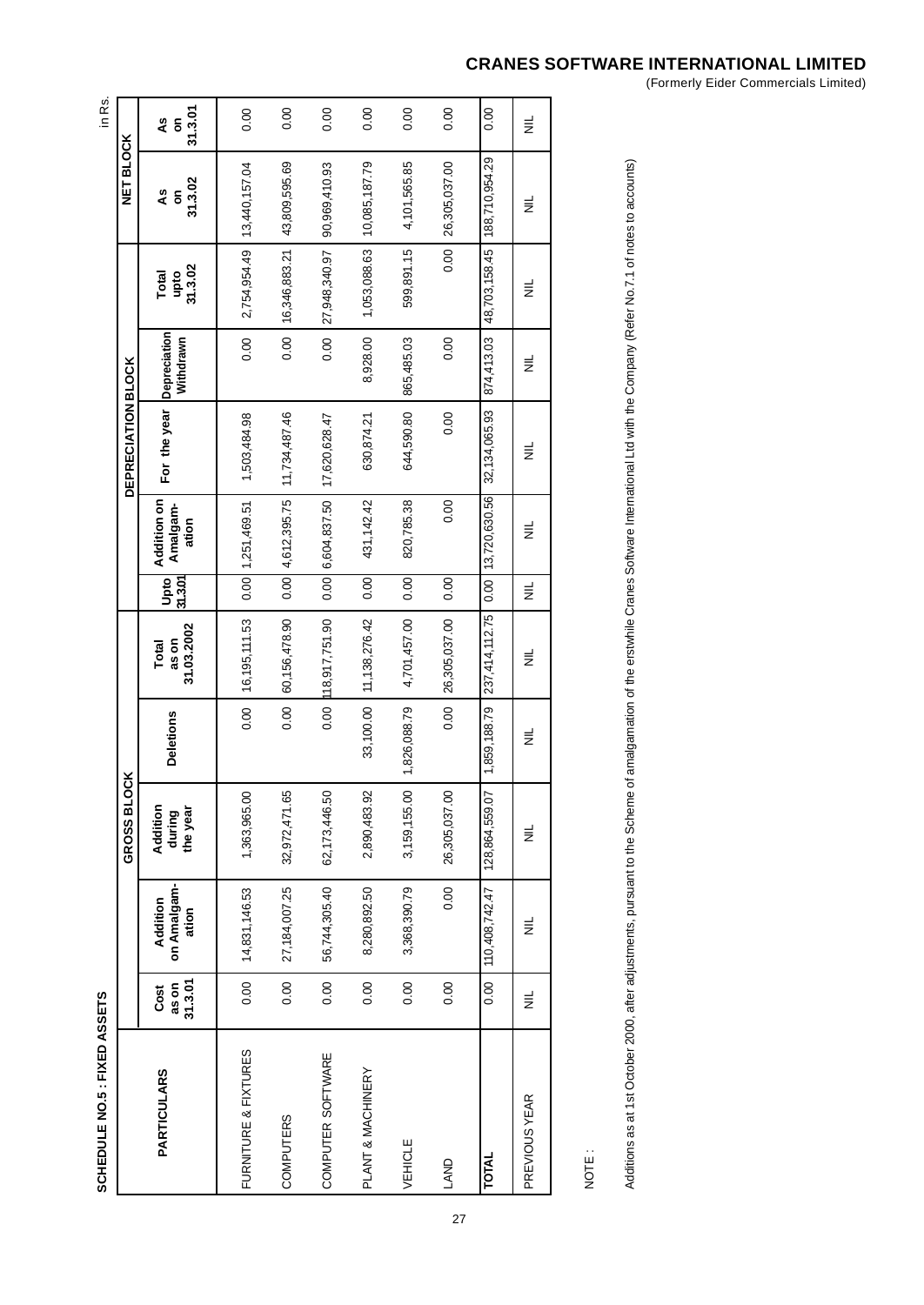(Formerly Eider Commercials Limited)

## **SCHEDULES ANNEXED TO AND FORMING PART OF BALANCE SHEET AS AT 31ST MARCH 2002**

| <b>Particulars</b>                                                                              |              | Year ended<br>31.3.2002<br>Rs. |
|-------------------------------------------------------------------------------------------------|--------------|--------------------------------|
| <b>SCHEDULE NO.6: INVESTMENTS:</b>                                                              |              |                                |
| (At cost - unquoted - non trade)<br>Long term                                                   |              |                                |
| Systat Software, Inc. USA(3,90,000 shares of USD 1/- each)                                      |              | 0.00                           |
| <b>Government Security</b>                                                                      |              | 5,000.00                       |
|                                                                                                 | <b>TOTAL</b> | 5,000.00                       |
| <b>SCHEDULE NO.7: INVENTORIES:</b>                                                              |              |                                |
| (Valued at lower of cost or market value, as valued and                                         |              |                                |
| certified by the management)<br>Stock-in-trade                                                  |              | 22,683,000.00                  |
|                                                                                                 | <b>TOTAL</b> | 22,683,000.00                  |
| <b>SCHEDULE NO.8: SUNDRY DEBTORS:</b>                                                           |              |                                |
| (Unsecured - Considered Good)                                                                   |              |                                |
| Outstanding for more than six months                                                            |              | 57,705,446.15                  |
| <b>Others</b>                                                                                   |              | 128,548,677.82                 |
|                                                                                                 | <b>TOTAL</b> | 186,254,123.97                 |
| <b>SCHEDULE NO.9: CASH AND BANK BALANCES:</b>                                                   |              |                                |
|                                                                                                 |              |                                |
| Balances with Scheduled Banks in:<br>a) Current Account                                         |              | 3,366,243.67                   |
| b) Deposit Account                                                                              |              | 126,315,146.50                 |
| Cash on Hand                                                                                    |              | 2,985,673.96                   |
|                                                                                                 | <b>TOTAL</b> | 132,667,064.13                 |
| <b>SCHEDULE NO.10: LOANS AND ADVANCES:</b>                                                      |              |                                |
| (unsecured, considered good)                                                                    |              |                                |
| Advances recoverable in cash or in kind or for value to be received<br>Deposits                 |              | 20,632,670.59<br>10,558,527.00 |
|                                                                                                 | <b>TOTAL</b> | 31,191,197.59                  |
| <b>SCHEDULE NO.11: CURRENT LIABILITIES &amp; PROVISIONS:</b>                                    |              |                                |
| <b>Current Liabilities:</b>                                                                     |              |                                |
| (i) Sundry Creditors                                                                            |              | 58,631,427.34                  |
| Provisions for:                                                                                 |              | 58,631,427.34                  |
| (i) Taxation<br>(ii) Gratuity                                                                   |              | 11,624,200.00<br>518,254.00    |
|                                                                                                 | <b>TOTAL</b> | 70,773,881.34                  |
|                                                                                                 |              |                                |
| <b>SCHEDULE NO.12: MISCELLANEOUS EXPENDITURE</b><br>(To the extent not written off or adjusted) |              | 0.00                           |
| Add: Preliminary Expenses<br><b>Amalgamation Expenses</b>                                       |              | 427,857.00<br>1,396,406.00     |
| Deferred Revenue Expenditure                                                                    |              | 5,745,954.13                   |
| Less: 1/5th written off                                                                         |              | 7,570,217.13<br>1,856,329.03   |
|                                                                                                 | <b>TOTAL</b> | 5,713,888.10                   |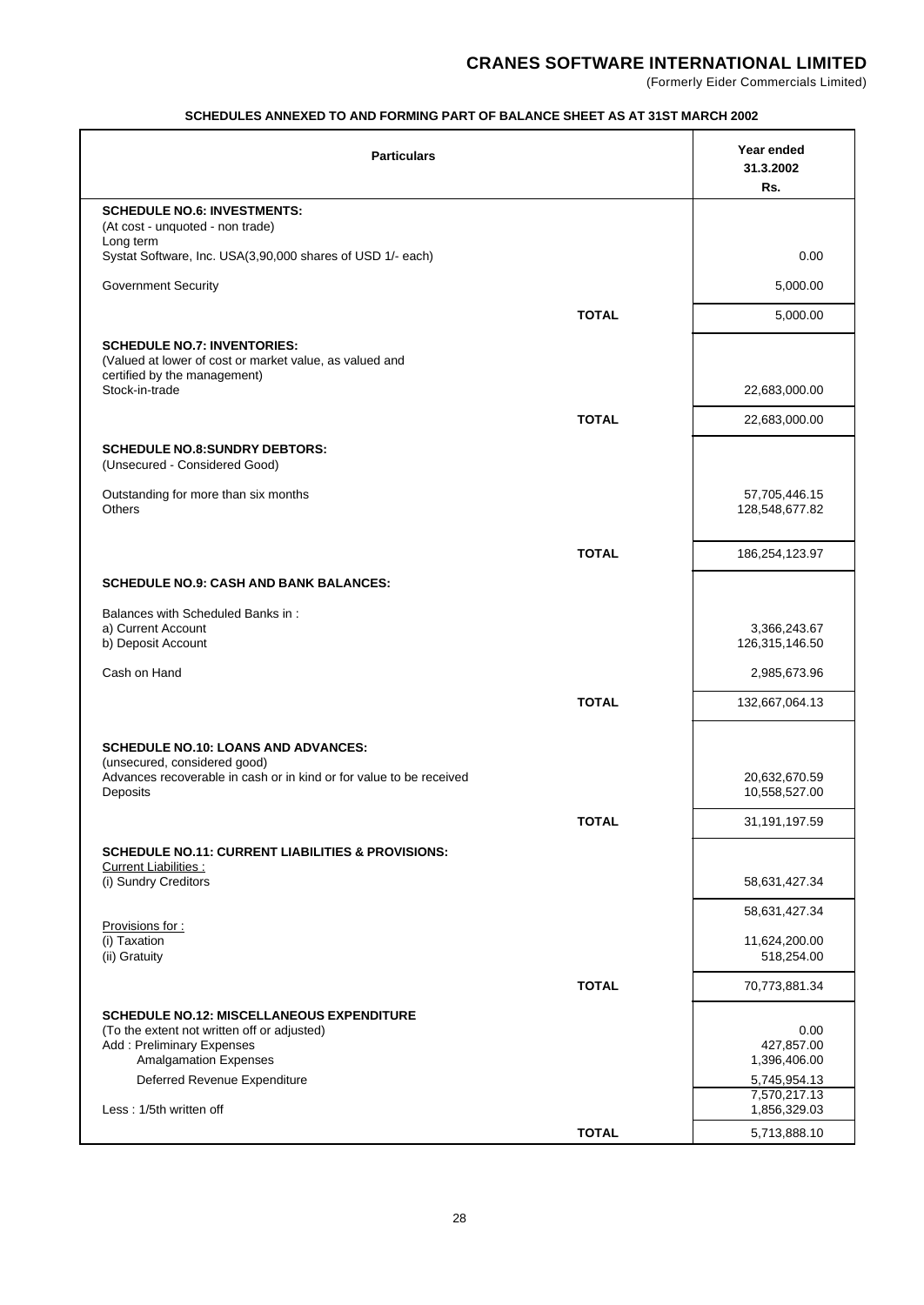(Formerly Eider Commercials Limited)

## **SCHEDULES FORMING PART OF PROFIT AND LOSS ACCOUNT FOR THE YEAR ENDED 31ST MARCH, 2002**

| <b>Particulars</b>                                                                  | Year ended 31.3.2002<br>Rs.   |
|-------------------------------------------------------------------------------------|-------------------------------|
| <b>SCHEDULE NO.13: SALES:</b>                                                       |                               |
| <b>Product Sales</b><br><b>Software Services &amp; Solutions</b>                    | 186,099,463.32                |
| Exports                                                                             | 86,861,312.08                 |
| Domestic                                                                            | 14,519,254.50                 |
| <b>Software Training</b>                                                            | 48,764,750.00                 |
| <b>TOTAL</b>                                                                        | 336,244,779.90                |
| <b>SCHEDULE NO.14: OTHER INCOME:</b>                                                |                               |
| Miscellaneous Income                                                                | 3,361,577.00                  |
| Dividend<br>Profit on sale of Assets                                                | 0.00<br>0.00                  |
| Profit on sale of Shares                                                            | 0.00                          |
| Sundry Balances Written off/back                                                    | 0.00                          |
| <b>TOTAL</b>                                                                        | 3,361,577.00                  |
| SCHEDULE NO.15: COST OF GOODS SOLD:<br><b>Consignment &amp; Trading Goods</b>       |                               |
| <b>Opening Stock</b>                                                                | 7,000,386.00                  |
| ADD: Purchases                                                                      | 86,531,317.32                 |
|                                                                                     | 93,531,703.32                 |
| <b>ADD: Direct Expenses:</b>                                                        | 1,785,178.06<br>95,316,881.38 |
| <b>LESS: Closing Stock</b>                                                          | 22,683,000.00                 |
|                                                                                     |                               |
| <b>TOTAL</b><br><b>SCHEDULE NO.16: PERSONNEL EXPENSES:</b>                          | 72,633,881.38                 |
| <b>Salaries</b>                                                                     | 37,027,631.77                 |
| Medical Reimbursement                                                               | 107,902.44                    |
| E.S.I Contribution                                                                  | 97,442.75                     |
| P.F. Contribution<br><b>TOTAL</b>                                                   | 2,517,006.00<br>39,749,982.96 |
| <b>SCHEDULE NO.17: ADMINISTRATIVE EXPENSES:</b>                                     |                               |
| <b>Auditors Remuneration</b>                                                        | 102,900.00                    |
| <b>General Expenses</b>                                                             | 17,678,909.41                 |
| <b>Sales Commission</b><br>Insurance                                                | 10,344,165.50<br>60,348.00    |
| <b>Staff Welfare</b>                                                                | 19,89,497.45                  |
| <b>Office Rent</b>                                                                  | 10,153,458.72                 |
| Rates and Taxes                                                                     | 365,356.64                    |
| <b>Remuneration to Directors</b><br>Loss on Sale of Car                             | 2,472,000.00<br>166,056.60    |
| Loss on Sale of Office Equipment                                                    | 19,172.00                     |
| Loss on Sale of Shares                                                              | 94,400.00                     |
| <b>Travelling and Conveyance</b>                                                    | 10,747,031.60                 |
| Repairs & Maintenance<br>Preliminary expenses written off                           | 279,719.40<br>5,527,792.01    |
| Commission & Brokerage                                                              | 1,079,875.00                  |
| Hire charges                                                                        | 2,385,949.02                  |
| <b>Sales Promotion Expenses</b>                                                     | 3,980,028.21                  |
| <b>Sitting Expenses</b><br>Software Development Expenses                            | 12,000.00<br>1,263,600.00     |
| Legal & Professional Charges                                                        | 5,398,660.54                  |
| Postage, Telephone & Telegram                                                       | 1,223,810.20                  |
| <b>TOTAL</b>                                                                        | 75,344,730.30                 |
| <b>SCHEDULE NO.18: INTEREST &amp; FINANCIAL CHARGES :</b><br>Interest on Fixed Loan | 3,198,204.05                  |
| Interest - Others                                                                   | 20,321,195.59                 |
|                                                                                     | 23,519,399.64                 |
| Less: Interest received on Fixed Deposit<br>(TDS - Rs.13,97,889.00)                 | 13,556,077.17                 |
| <b>TOTAL</b>                                                                        | 9,963,322.47                  |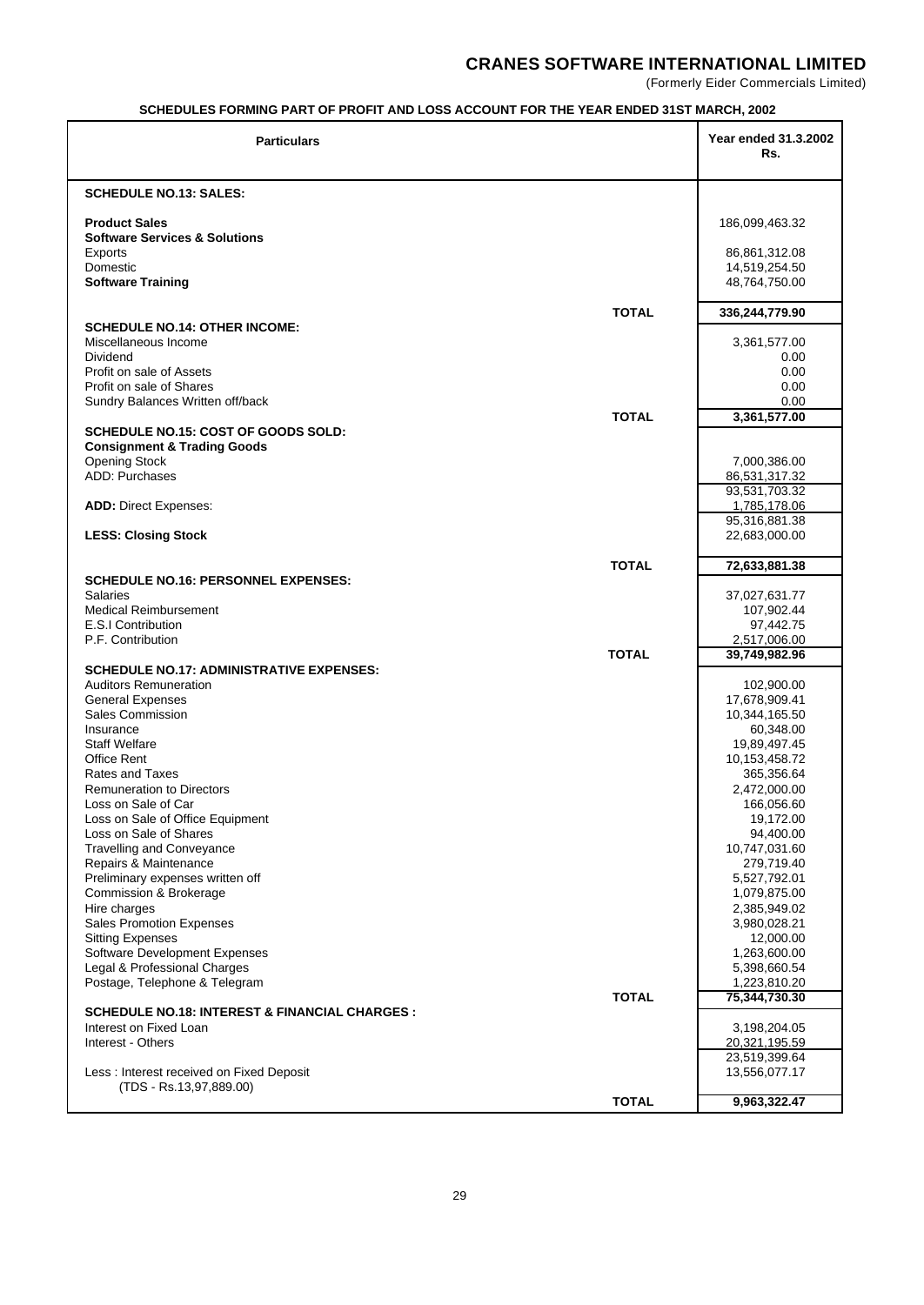### **SCHEDULE NO.19 : NOTES TO ACCOUNTS AND SIGNIFICANT ACCOUNTING POLICIES TO THE CONSOLIDATED ACCOUNTS**

## **I. SIGNIFICANT ACCOUNTING POLICIES TO THE CONSOLIDATED ACCOUNTS:-**

#### **1. Basis of Consolidation:**

- The consolidated financial statements of M/s Cranes Software International Limited and its subsidiary are prepared under historical cost convention in accordance with the generally accepted accounting principles applicable in India and the Accounting Standard 21 on Consolidation of Financial Statements issued by the Institute of Chartered Accountants of India.
- **\*** The financial statements of the Company, its subsidiary company have been combined on a line by line basis by adding together the book value of like items of assets, liabilities, income and expenses, after fully eliminating intra-group balances and intra-group transactions and resulting unrealised profits or losses.
- The consolidated financial statements have been prepared using uniform accounting policies for like transactions and other events in similar circumstances and are presented to the extent possible, in the same manner as the company's separate financial statements.
- The benefit over the actual cost of its investment in subsidiary is treated as a Capital Reserve.
- **\*** The translation of foreign currencies into Indian Rupees (reporting currency) is performed for assets and liabilities using the current exchange rates in effect at the Balance Sheet date, for revenues, cost and expenses using the simple average of the monthly closing rates prevailing during the reporting period. For Share Capital exchange rate at the date of the transaction has been adopted.

#### **2**. **Fixed Assets**

Fixed Assets are reflected at historical cost less accumulated depreciation.

#### **3. Depreciation**

- (i) Depreciation has been provided on straight line method at the rates prescribed under Schedule XIV of the Companies Act, 1956, on a pro-rata basis corresponding to the date of installation and put into use, as against the Written down value method followed in earlier years. However, change in method of calculation will have no effect on the profit and loss account since the Company had no fixed assets as on 31st March 2001.
- (ii) Depreciation on assets costing less than Rs.5,000 is written off in the year of purchase irrespective of the date of installation.

#### **4. Inventories**

Software products/Product developed/being developed is stated at cost.

#### **5. Exchange Fluctuation**

- Foreign Currency transactions are accounted at the exchange rates prevailing at the date of the transaction.
- ii. Gains and Losses resulting from the settlement of Foreign Currency transaction and from the translation of monetary assets and liabilities denominated in Foreign Currencies at the year end, restated at the year end rate are recognised in the Profit and Loss account.
- iii. Exchange differences relating to Fixed Assets are adjusted in the Cost of the Asset.

#### **6.1. Deferred Tax**

Deferred tax is recognized, subject to the consideration of prudence in respect of deferred tax assets, on timing differences, being the difference between taxable income and accounting income that originate in one period and are capable of reversal in one or more subsequent periods.

#### **6.2. Recognition of deferred tax assets for unabsorbed capital losses**

Deferred Tax assets are recognised on unabsorbed capital losses only if it is reasonably certain that such deferred tax assets can be realised against future taxable capital gains.

#### **7. Leases:**

In respect of assets taken on finance lease, the same is capitalized at their cash price and the same is depreciated over the shorter of the estimated useful life of the asset or the lease term.

#### **8**. **Treatment of Contingent Liabilities**

Contingent Liabilities not provided for are reflected in Notes on Accounts.

#### **II. NOTES ON ACCOUNTS TO CONSOLIDATED FINANCIAL STATEMENTS:-**

1. The subsidiary company considered in the consolidated financial statements and their reporting dates are as under: Companies having same reporting dates as that of the Parent Company

| Name of Company       | Country of Incorporation | % of voting power held | Reporting date as at |
|-----------------------|--------------------------|------------------------|----------------------|
| Systat Software, Inc. | United States of America | 100%                   | 31.03.2002           |

- 2. During the period under review, the parent company has invested in its subsidiary Systat Software, Inc. in United States of America The Subsidiary has been set up with 100% Interest costing the parent Rs.1.84 Crores. The said subsidiary's products are primarily used by the organizations to integrate and analyse data in the process of formulating strategies more effectively. This process is commonly known as "Data Mining" or "Data analysis using advance analytical techniques".
- 3. Estimated amount of contracts remaining to be executed on Capital Works and not provided for is Rs 20,02,500/-
- 4. Bank Guarantees outstanding Rs. 13,27,555/- (Previous Year Nil).
- 5. Cash flow statement is not prepared as previous years figures are not applicable.
- 6. I. (a) Bank Overdraft Account is secured by pledge of fixed deposit receipts of Rs.12.49 crores
	- (b) Cash Credit Account is secured by hypothecation of stocks of consumer software, book debts and document of title of goods. Both the above loans mentioned in the balance sheet are guaranteed by directors and or collaterally secured by property at Frazer Town, Bangalore.
	- II. Creditors for finance are secured by hypothecation of vehicles.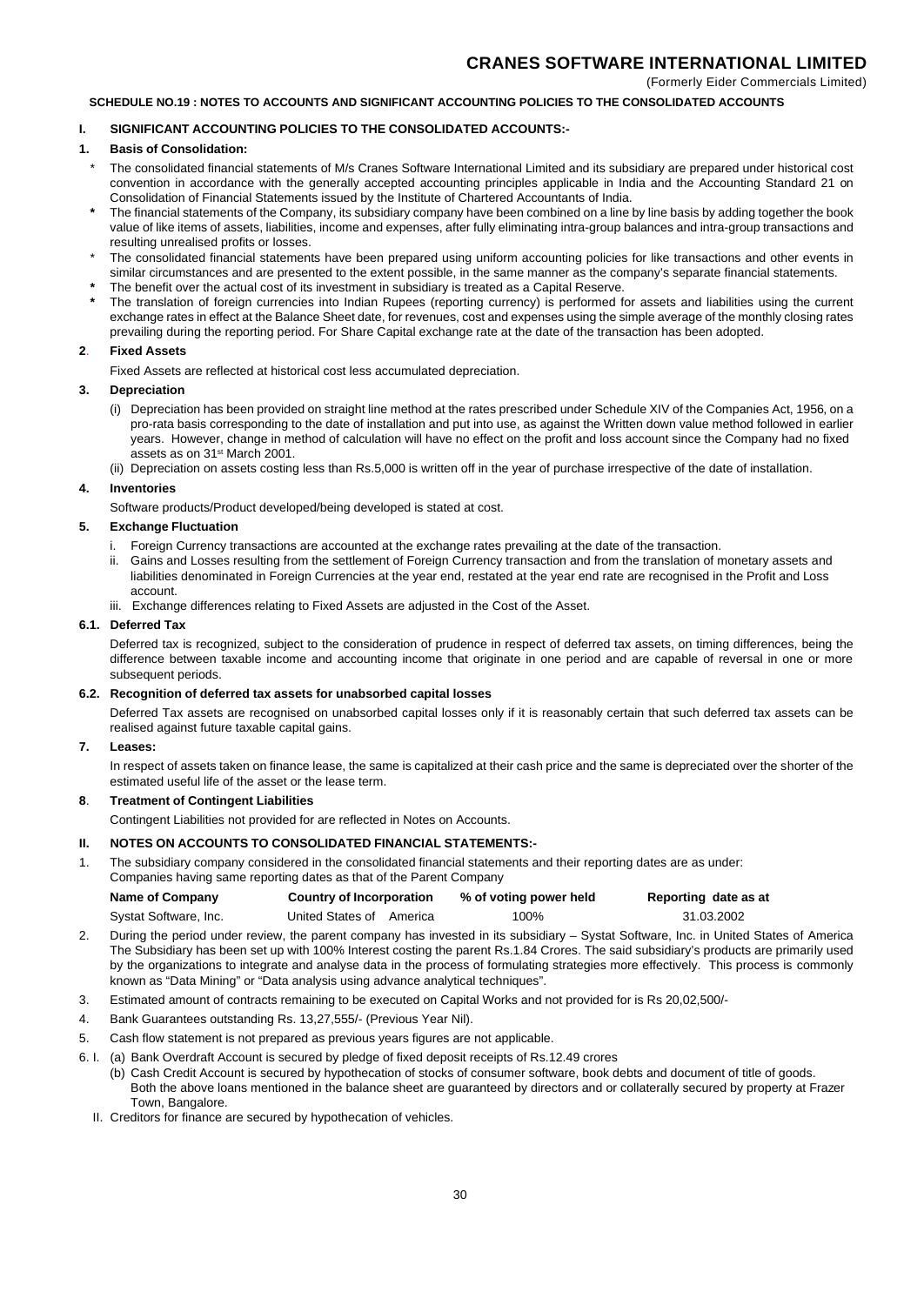(Formerly Eider Commercials Limited)

- 7.1 Pursuant to the Scheme of amalgamation of the erstwhile "Cranes Software International Limited" (CSIL) with the Company as approved by the shareholders in the Court-convened meeting held on 9<sup>th</sup> April 2001 in respect of shareholders of the erstwhile CSIL and subsequently sanctioned by the Hon'ble High Courts of Karnataka and Mumbai the assets and liabilities of the erstwhile CSIL were transferred to and vested in the Company with retrospective effect from 1<sup>st</sup> October 2000 and accordingly the scheme has been given effect to in these accounts.
- 7.2 The operations of CSIL include Trading and Development of Software and providing training and services in the field of Computer Software.
- 7.3 The amalgamation has been accounted for under the "purchase method" as prescribed by the Accounting Standard AS-14 issued by the Institute of Chartered Accountants of India. As per the Scheme all Properties, Assets, Debts, Liabilities, Duties and obligations pertaining to CSIL have been transferred to and vested in the Company at book value.
- 7.4 As provided in the Scheme, the Company shall issue and allot to every Shareholder holding Equity Shares of the CSIL, Equity shares in the ratio of One Equity share of Rs. 10 each credited as fully paid up for every Equity share of Rs.10 each held by them in the erstwhile CSIL. Accordingly the Company has allotted 81,82,440 Equity shares amounting to Rs.8,18,24,400/-to the equity shareholders of erstwhile CSIL and the company shall issue and allot to each shareholder holding preference shares of Cranes Software International Ltd. preference shares of Rs.100/- each credited as fully paid up for every preference share of Rs.100/- each held by them in the erstwhile Cranes Software International Ltd. Accordingly, the company has allotted 2,00,000 preference shares amounting to Rs.2,00,00,000/- to the preference share holders of erstwhile Cranes Software International Ltd.
- 7.5 Consequent to the approval of the Scheme by the Hon'ble High Courts of Karnataka and Mumbai with retrospective effect from 1<sup>st</sup> October 2000, the following items have been considered in the Profit and Loss account for the year ended 31<sup>st</sup> March 2002, which are relating to the period from 1st October 2000 to 31st March 2001.

| Turnover | ٠      | Rs.9,55,08,424  |
|----------|--------|-----------------|
| Expenses |        | Rs. 6,60,67,367 |
| Profit   | ٠<br>٠ | Rs. 2,94,41,057 |

#### 8. **Segment Reporting**

## **i) Primary Segment Information :**

|     |                                                  |              | Rs. in Lacs          |
|-----|--------------------------------------------------|--------------|----------------------|
| SI. | <b>Particulars</b>                               |              | Year ended 31.3.2002 |
| No. |                                                  |              | <b>Audited</b>       |
| 1.  | <b>Segment Revenue:</b>                          |              |                      |
|     | a) Product Division                              |              | 1768.15              |
|     | b) Training Division                             |              | 487.64               |
|     | c) Services & Solutions Division                 |              | 1013.81              |
|     | d) Systat Software Inc., - Subsidary             |              | 121.38               |
|     |                                                  | Total        | 3390.98              |
|     | Less: Inter segment Revenue                      |              |                      |
|     | <b>Total Revenue</b>                             |              | 3390.98              |
|     | Add: Other unallocable Income                    |              | 5.09                 |
|     | <b>Total Income</b>                              |              | 3396.07              |
| 2.  | <b>Segment Results</b>                           |              |                      |
|     | $Profit(+)/Loss(-)$ before tax and interest from |              |                      |
|     | each segment                                     |              |                      |
|     | a) Product Division                              |              | 663.49               |
|     | b) Training Division                             |              | 183.09               |
|     | c) Services & Solutions Division                 |              | 380.36               |
|     | d) Systat Software Inc., - Subsidary             |              | $-29.51$             |
|     |                                                  | Total        | 1197.43              |
|     | Less : i) Interest                               |              | 99.63                |
|     | ii) Other unallocable expenditure net off        |              |                      |
|     | unallocable income                               |              |                      |
|     | <b>Total Profit Before Tax</b>                   |              | 1097.80              |
| 3.  | <b>Capital Employed</b>                          |              |                      |
|     | (Segment assets - Segment liabilities)           |              |                      |
|     | a) Product Division                              |              | 1666.78              |
|     | b) Training Division                             |              | 459.68               |
|     | c) Services & Solutions Division                 |              | 955.77               |
|     | d) Systat Software Inc., - Subsidary             |              | 168.81               |
|     |                                                  | <b>Total</b> | 3251.04              |

## **ii) Secondary Segment Information :**

## **Geographical Segment :**

| <b>Geographical Segment:</b><br><b>Rs. in Lacs</b> |                            |                                 |         |  |
|----------------------------------------------------|----------------------------|---------------------------------|---------|--|
| <b>Particulars</b>                                 | <b>Domestic Operations</b> | <b>International Operations</b> | Total   |  |
| Segment Revenue                                    | 3274.68                    | 121.38                          | 3396.07 |  |
| Carrying amount of segment assets                  | 4332.63                    | 1308.42                         | 5641.05 |  |
| Additions to Fixed and intangible assets           | 1044.07                    | 244.57                          | 1288.64 |  |